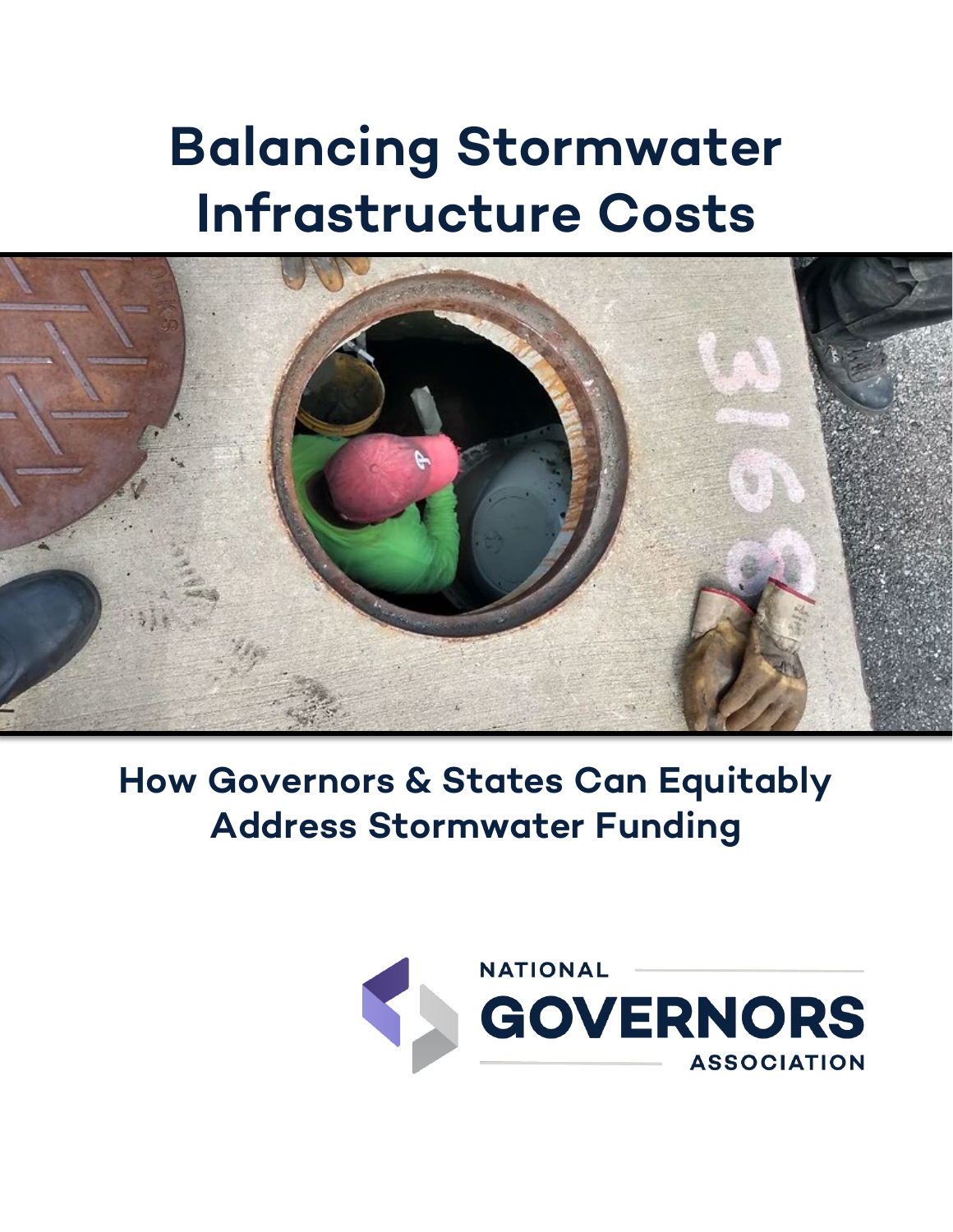## **Background**

States and local jurisdictions are facing dual challenges of upgrading older stormwater infrastructure (storm sewers, ditches, and flood control reservoirs), while at the same time, needing to install new grey and green stormwater infrastructure to serve as flood control, address water quality and quantity issues, and adapt to more frequent and intense storms resulting from climate change.

The American Society of Civil Engineers 2021 Infrastructure Report Card notes that damages from urban flooding cause  $\Diamond$ 9 billion in losses annually.<sup>[1](#page-16-0)</sup> The U.S. EPA says that urban stormwater is the only major source of water pollution that is growing all over the country.<sup>[2](#page-16-1)</sup> Stormwater pollution is also a major issue in small and rural communities that don't need federal permits because of their small size. [3](#page-16-2) Yet, across the country, stormwater remains the least funded of the water infrastructure needs.

Several reports highlight the gaps in stormwater infrastructure funding. In a 2016 report to Congress, the U.S. EPA estimated that \$67.2 billion is needed for stormwater infrastructure and program investments for municipal separate storm sewer systems and combined sewer systems over the next 20 years.<sup>[4](#page-16-3)</sup> In 2020, the Water Environment Federation estimated the annual funding gap just for the 7,500 jurisdictions with federal permits for municipal separate storm sewer system's to be \$8 billion.<sup>5</sup>

Federal loan and grant programs support planning and installation of stormwater practices, but these programs do not fund operations and maintenance. Given the magnitude of funding needed to fully address the problems with stormwater systems, a variety of sources will need to be used, including federal, state and local programs.

Local jurisdictions have started to adopt comprehensive stormwater programs and to consider ways to fund their neglected water infrastructure needs but there is much room for progress. A survey of the 7,500 jurisdictions with federal permits for separate stormwater and sewer collection systems, shows that only about 1,800 of them have adopted dedicated funding for stormwater programs through some type of stormwater fee or utility.<sup>[6](#page-16-5)</sup>

At the same time, the country has started to recognize that existing funding structures should be more equitable. For communities already struggling to remain financially solvent and provide basic services, the added cost of stormwater management is sometimes overlooked, causing the community further harm from flooding and environmental degradation. EPA notes that communities that consist of minority, low-income, tribal, or indigenous populations are impacted by multiple factors, including environmental and socio-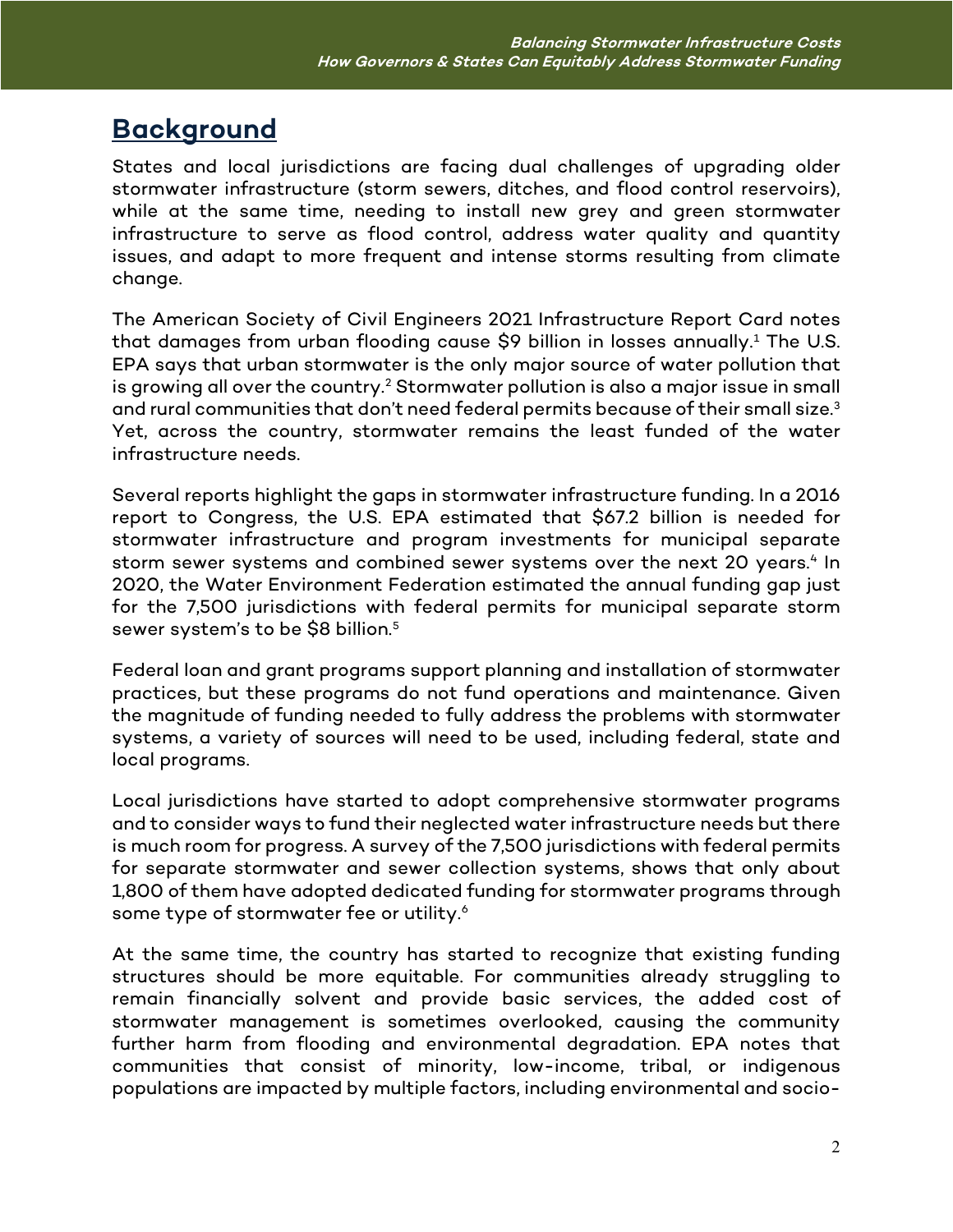economic stressors, that combine to affect health and the environment and contribute to persistent environmental health disparities. These communities are referred to throughout this paper as "overburdened" communities.<sup>[7](#page-16-6)</sup> From an equity lens, overburdened communities need more assistance to obtain stormwater funding because they may lack staff expertise, capacity, and resources to be able to evaluate and apply for financing options.

## **Introduction**

Water quality and flooding significantly impact communities in every state, which are why these issues are important to Governors, and can be addressed in part through stormwater infrastructure. This paper follows a workshop that the National Governors Association held with Delaware River Basin states, Delaware, Pennsylvania, New Jersey, and New York on stormwater funding equity in April 2021.<sup>[8](#page-16-7)</sup> In this paper, we examine the equity implications of paying for stormwater services through general funds and stormwater fees (or utilities). We also examine how states can help low income and overburdened communities adopt stormwater authorities that operate as separate governmental entities that can charge fees to residents, obtain grants, and can take on loan debt that a jurisdiction in financial distress may not be able to assume. This leads to an exploration of how states can use their Clean Water State Revolving Funds to assist overburdened communities with their stormwater infrastructure needs. Throughout this paper we highlight key actions that Governors and state officials can take to provide more equitable stormwater funding to communities across their state.

Key recommendations include:

- *1. Governors can propose or support legislation enabling local governments to charge dedicated stormwater fees.*
- *2. Governors can support equitable methods of charging stormwater fees by requiring local jurisdictions to adopt fees that correspond to the amount of runoff from a property.*
- *3. Governors can direct state agencies to provide local governments with technical assistance, case studies, outreach and connections with nonprofits that can provide technical assistance and public education on equitable funding approaches.*
- *4. Governors can use up to 30% of baseline annual Clean Water State Revolving Fund federal capitalization grants and 49% of the Infrastructure Investment and Jobs Act State Revolving Fund federal capitalization grants for grants or principal forgiveness of loans for overburdened communities.*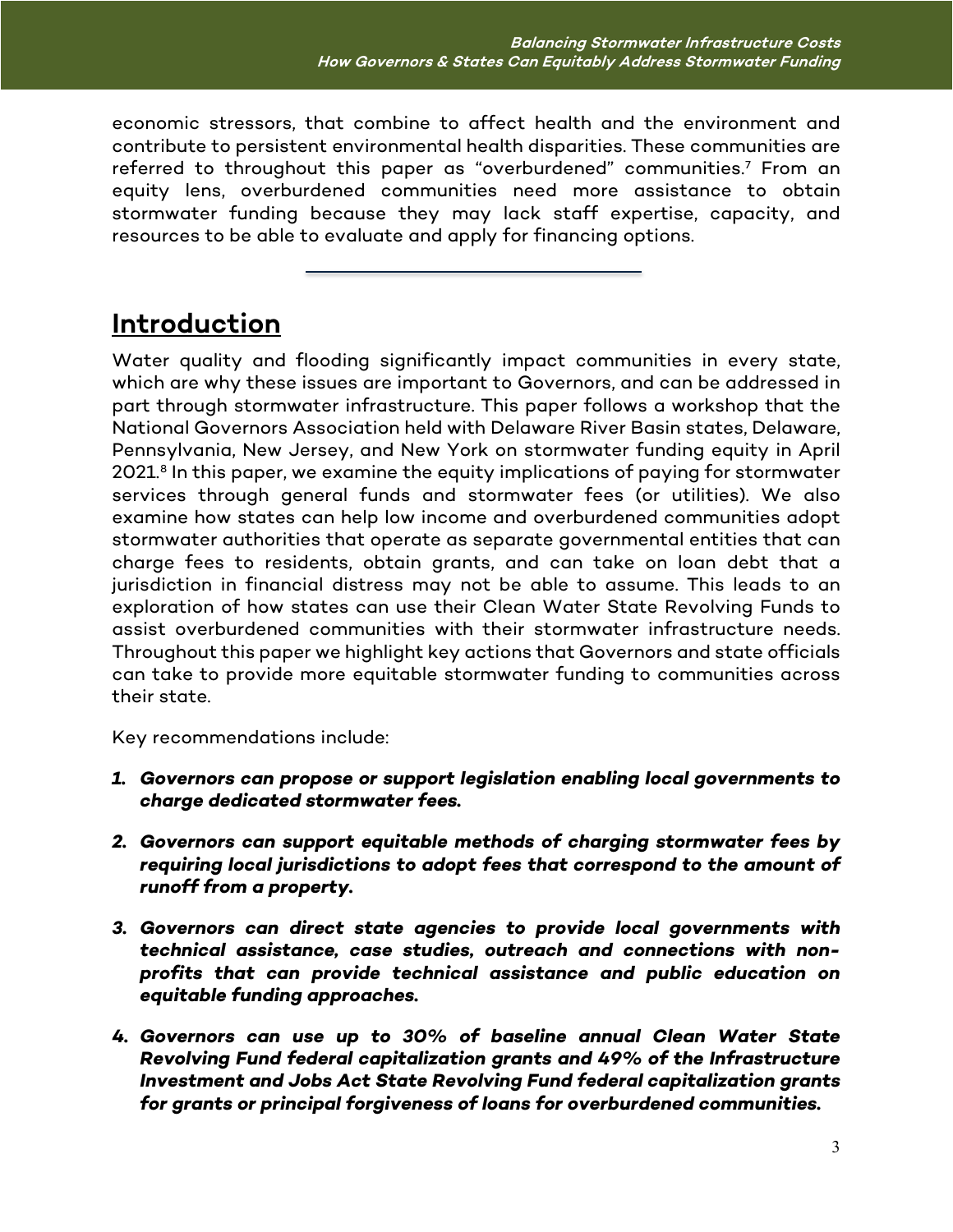- *5. Governors can prioritize outreach to overburdened communities to obtain input on Clean Water State Revolving Loan Fund Intended Use Plans and provide them with increased technical assistance.*
- *6. Governors can include specific language supporting their commitment to equity in Clean Water State Revolving Loan Fund program priorities and project selection criteria.*
- **7.** *Governors can increase the amount of funding per project available from Clean Water State Revolving Loan Funds for overburdened communities.*
- *8. Governors can provide legislative authorization and technical assistance to local governments to create stormwater authorities and help them form Community-Based Public Private Partnerships.*
- *9. Governors can coordinate peer-to-peer partnerships between agencies or municipal utilities and peers from overburdened communities to provide capacity and expertise on funding, operating and maintaining stormwater infrastructure.*
- *10.Governors can streamline the application process for federal, state and other stormwater funding streams that allows communities to leverage multiple funding streams for stormwater projects.*

## **Federal Infrastructure Funding**

There are several ways Governors and states can advance equity in stormwater funding. As record new federal funding is deployed from the Infrastructure Investment and Jobs Act, IIJA, through state run programs like the Clean Water State Revolving Fund, Governors can help position overburdened communities to access these funds.

The Clean Water State Revolving Fund, however, was mainly established to fund wastewater utility upgrades. So far only 3% of these funds have gone to plan and install stormwater practices, so state and local funding is still needed.<sup>[9](#page-16-8)</sup> Local funding for stormwater is also necessary because the Clean Water State Revolving Fund only supports planning and installation of stormwater practices not operations and maintenance.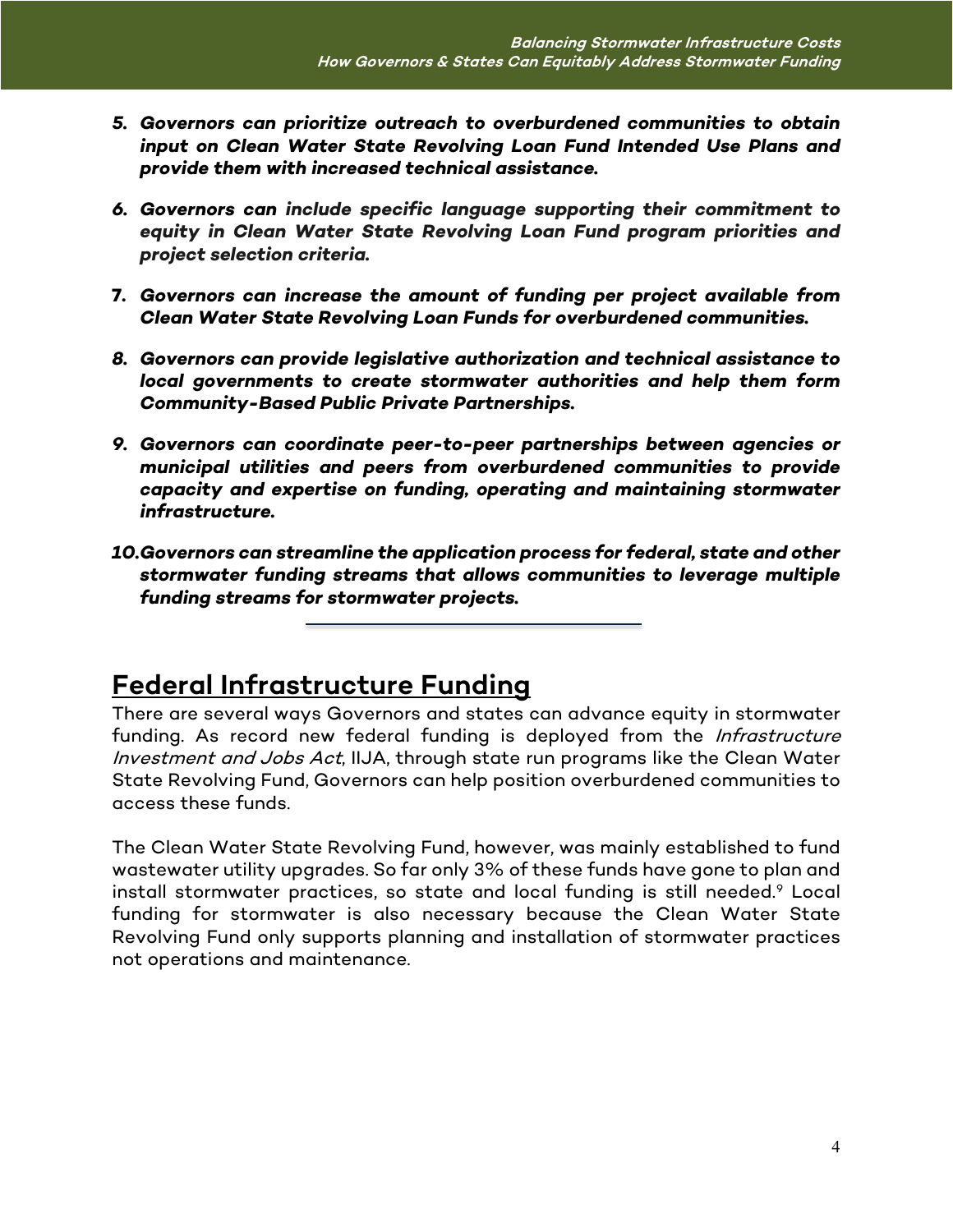## **Infrastructure Investment and Jobs Act**

With passage of the Infrastructure Investment and Jobs Act, Governors can make a transformational investment in stormwater infrastructure and provide more assistance to overburdened communities. The Act provides \$11.7 billion in additional funding for the Clean Water State Revolving Funds, over the next five years and requires 49% of the funds to be used for additional subsidization, in the form of grants and principal forgiveness of loans, for communities that meet affordability criteria set by the states.<sup>[10](#page-16-9)</sup> Among other things, affordability criteria must take into account whether the community would experience substantial hardship raising revenue to finance a project without additional subsidization and can take into account other data relevant to the state.<sup>[11](#page-16-10)</sup>

Also, for the first time, states will be able to use 2% of their Clean Water State Revolving Fund federal capitalization grant to pay for technical assistance for rural, small and publicly owned treatment works.<sup>[12](#page-16-11)</sup> States that have been providing technical assistance, with funding from state funds or administration fees, can now use these additional funds for increased outreach to ensure overburdened communities are aware of the funding opportunities. In addition, the state matching funds required to receive the federal capitalization grant are reduced to 10% for 2022-2023, and returns to 20% in 2024-2026.[13](#page-17-0)

The EPA has released expected state IIJA Clean Water State Revolving Fund allocations for 2022.[14](#page-17-1) Funds are not expected to be received by states and utilities until spring 2022. The normal fiscal year 2022 funding for the Clean Water State Revolving Fund, expected to be around \$1.7 billion, will be provided once Congress approves an appropriations package.[15](#page-17-2)

# **Ways of Funding Stormwater Infrastructure and Equity Considerations**

There are a few primary ways of funding stormwater infrastructure and certain methods are more equitable than others; options include the use of general funds; stormwater fees; and use of federal-state funding such as the Clean Water State Revolving Loan Fund.

The different funding mechanisms, equity implications, and specific actions that Governors and their offices can take to support adoption of equitable approaches are discussed as follows.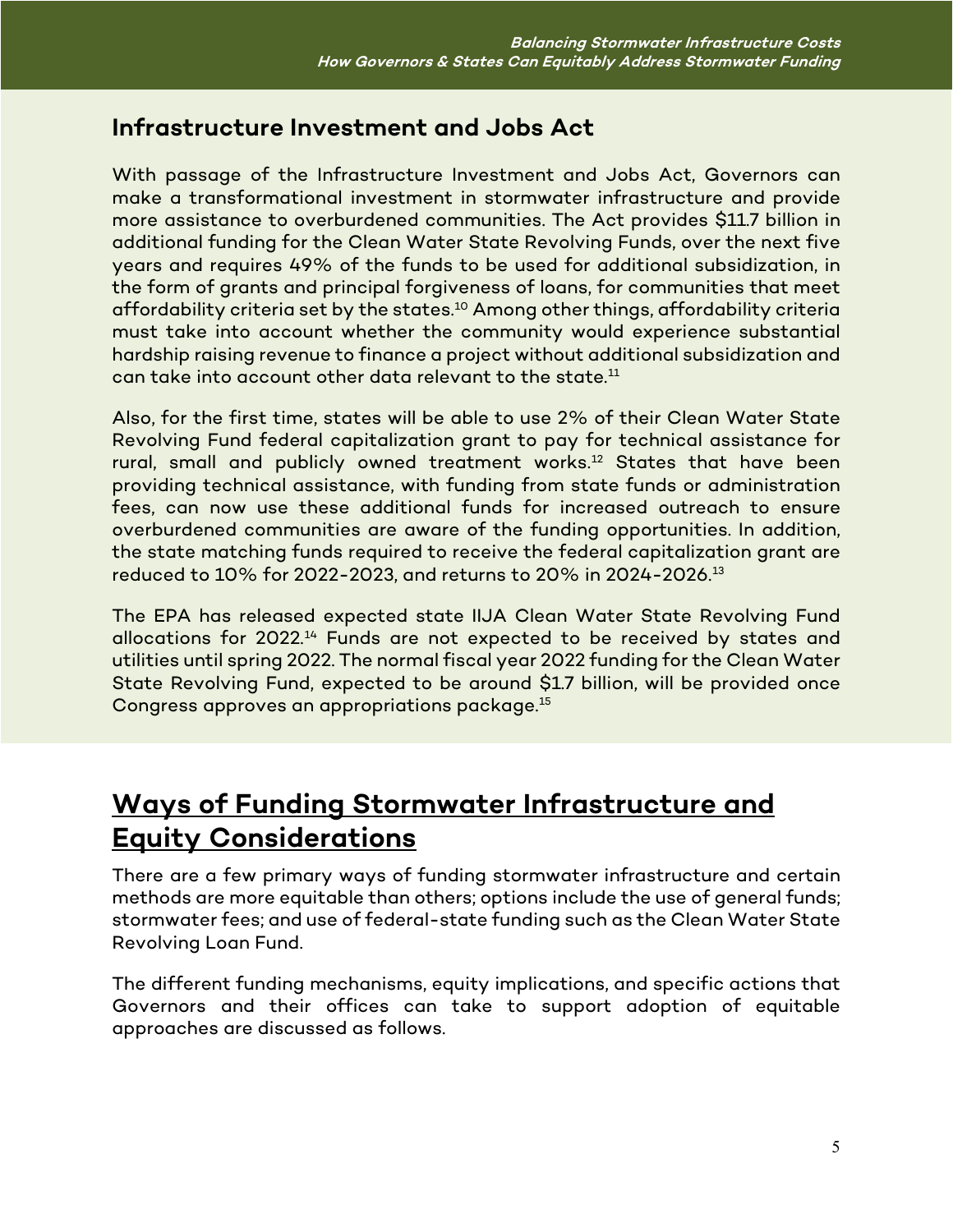## **1) Utility Rates and General Funds**

There are two main methods of capturing stormwater, either through combined sewer systems, where stormwater is funneled into the sewer system and treated before being released to surrounding waters, or through separate systems, called municipal separate storm sewer systems, where untreated stormwater is conveyed by gutters and drainage pipes to settling ponds or directly to surrounding waters.

In jurisdictions with combined sewer systems that do not charge a stormwater fee, the cost of stormwater treatment is spread equally over all sewer utility ratepayers regardless of the amount of impervious surface on a property. Therefore, some ratepayers end up paying the utility to treat much more stormwater than they generate from their own property. This approach can be burdensome to low-income households as they are less able to absorb the costs.

Some jurisdictions with multiple separate stormwater and sewer systems use general funds, which are generated mostly by property taxes, to pay for stormwater services. This is not equitable because property taxes are calculated based on the assessed value of a property which has no correlation to the cost of stormwater management for a property. $^{16}$  $^{16}$  $^{16}$ 

In both types of jurisdictions, combined sewer and stormwater systems and municipal separate stormwater sewer systems, the cost of stormwater management correlates to the amount of stormwater generated from a property, which depends on the amount of impervious surface on the property. Therefore, a separate stormwater fee based on impervious surface or stormwater contribution is a more equitable method for residents to pay for stormwater services.

In addition, when stormwater is funded by general funds, tax exempt properties like government properties, schools, and churches, which often have large parking lots, do not shoulder any of the costs of management. An inch of rain falling on one acre of hardened surface, like a parking lot, produces 27,000 gallons of stormwater runoff.[17](#page-17-4) When this amount is multiplied by annual rainfall the volume of stormwater and pollutants delivered can be sizeable. If properties with large lots are not paying for stormwater treatment, then the rest of the taxpayers are essentially subsidizing this service for the non-payers. Seen from an equity lens this is more burdensome for low-income residents.

As the example from Alexandria, Virginia shows below, fees based on actual impervious area are more equitable.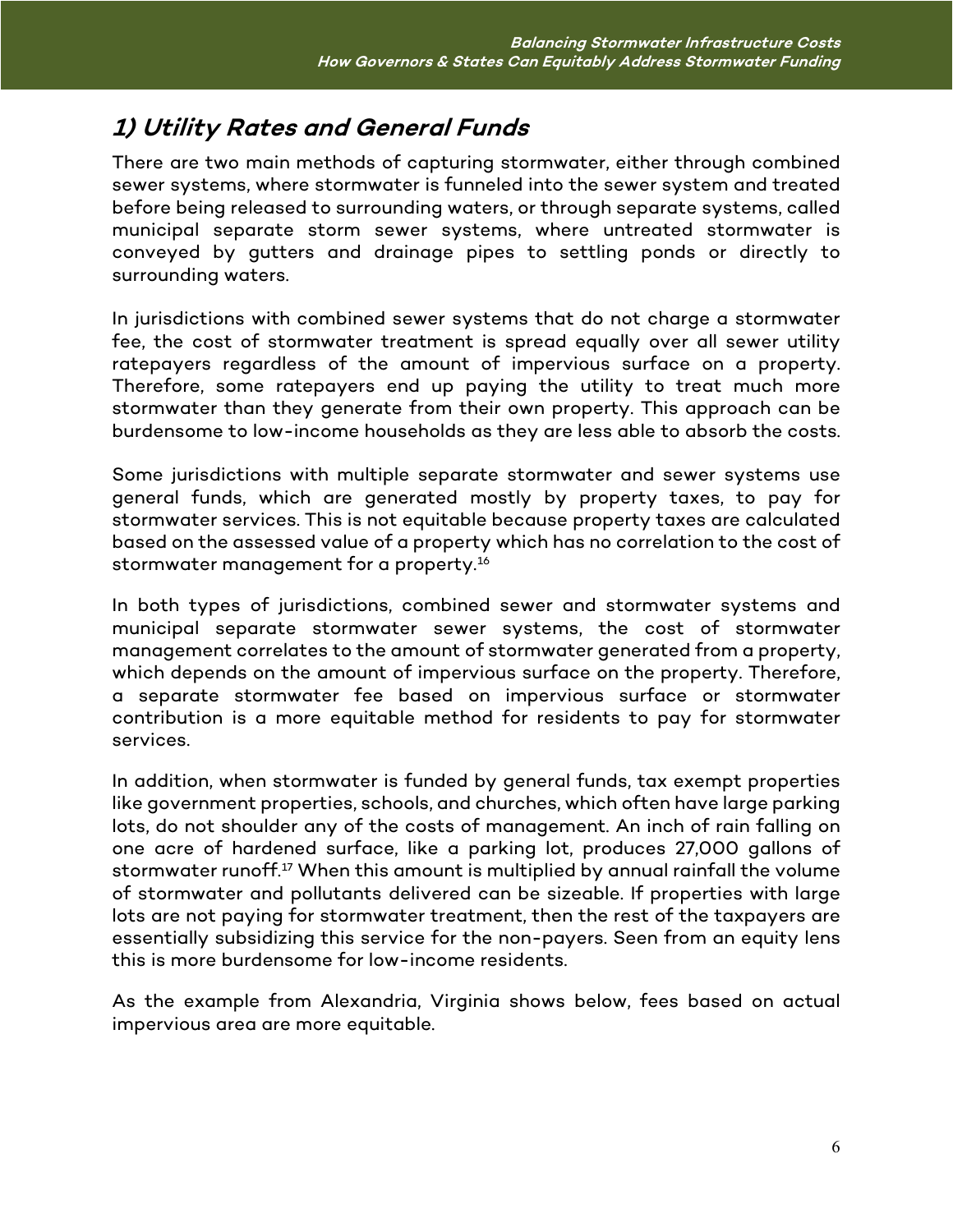### **Before and After: Adopting an Equitable Fee Structure**

Until 2017, the city of Alexandria, Virginia, charged property owners a stormwater fee based on their property tax rate. However, as demonstrated by these sideby-side charts, this system did not reflect the city's distribution of impervious area, which more closely correlates with the cost of stormwater management. To correct this inequity, the city decided in 2017 to switch to an impervious area-based fee system.<sup>[18](#page-17-5)</sup>



## **2. Stormwater Utility Fees**

#### *Governors can propose or support legislation enabling local governments to charge dedicated stormwater utility fees.*

A stormwater utility fee is a dedicated funding mechanism that can be managed by a local government or Stormwater Authority. Stormwater utility fees are structured like an electric, gas, water or sewer utility fee in that they are based on actual usage of the service, which is determined by a property's contribution to stormwater pollution. The stormwater utility funds can cover stormwater planning, installation of green infrastructure practices or grey stormwater infrastructure and can also cover maintenance, among other things.<sup>[19](#page-17-6)</sup> Local jurisdictions in approximately 41 states have adopted stormwater fees.<sup>[20](#page-17-7)</sup> Most local jurisdictions need state-level enabling legislation to provide them with the authority to charge stormwater fees. Pennsylvania adopted enabling legislation in 2013 and in the past 11 years at least 35 local jurisdictions in the state adopted  $fees.<sup>21</sup>$  $fees.<sup>21</sup>$  $fees.<sup>21</sup>$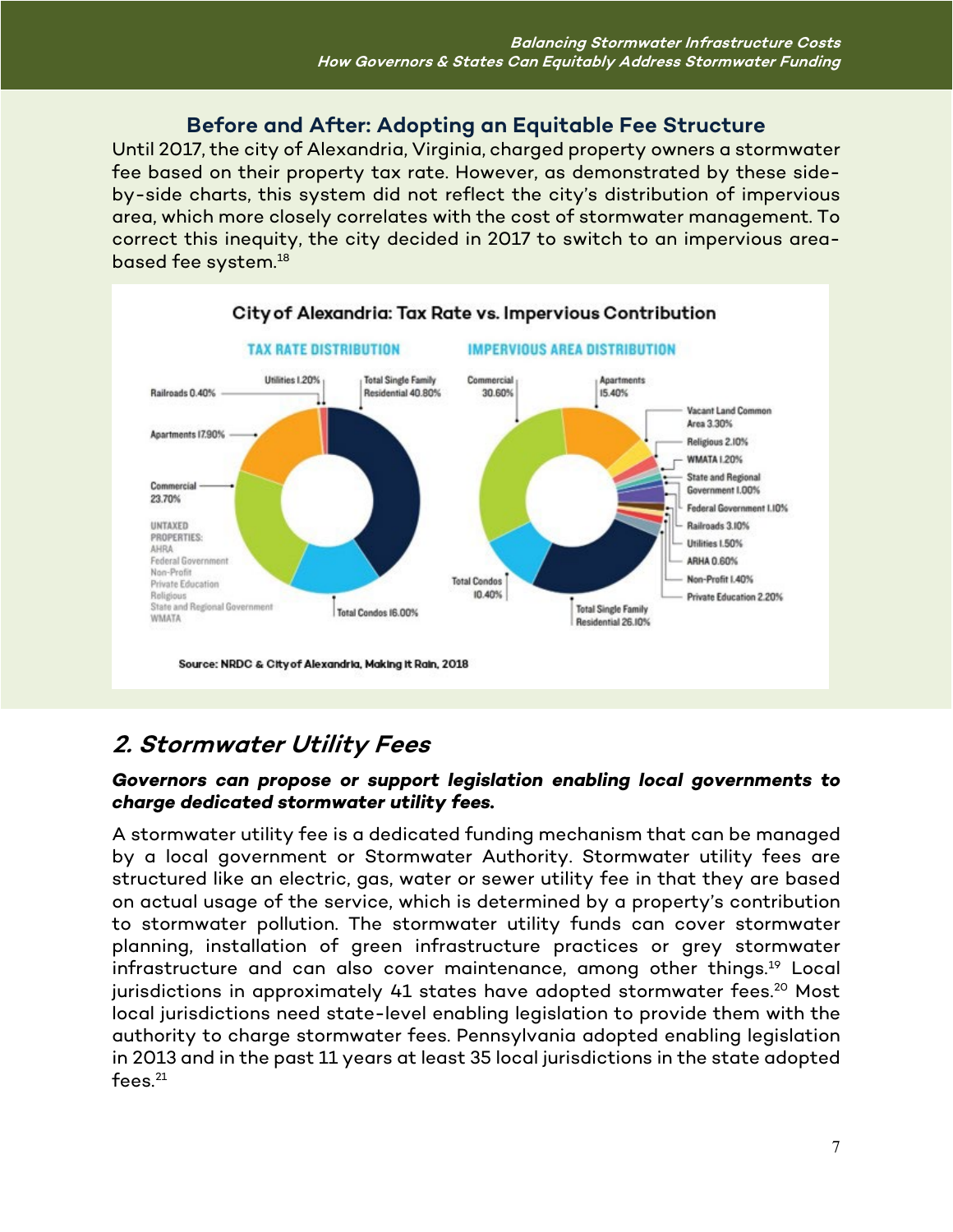#### *Governors can support equitable methods of charging stormwater fees by requiring local jurisdictions to adopt fees that correspond to the amount of runoff from a property.*

New Jersey adopted enabling legislation in 2019 called the "Clean Stormwater and Flood Reduction Act" that allows local jurisdictions to charge a stormwater utility fee to create, operate and maintain stormwater utilities and to issue bonds for the same purpose.<sup>[22](#page-17-9)</sup> Equity was in built into this law in that it requires that fees adopted by local jurisdictions be based on a "fair and equitable approximation of the proportionate contribution of stormwater runoff from a real property."<sup>23</sup>

#### *Governors can direct state agencies to provide local governments with technical assistance, case studies, outreach and connections with non-profits that can provide public education on equitable funding approaches.*

New Jersey's enabling legislation requires the New Jersey Department of Environmental Protection, to provide technical assistance to local jurisdictions and authorities that are establishing a stormwater utility fee and to provide guidance on establishing fees and credits, developing asset management plans for stormwater systems and conducting public education and outreach. To comply with the law, the department created a website offering guidance and resources for local governments that includes an overview of the process for establishing a stormwater utility fee, funding sources and a free mapping and inventory tool and examples of successful fees in several jurisdictions.<sup>[24](#page-17-11)</sup>

Even with ample technical assistance, it is still politically difficult for local officials to propose a new fee to residents, especially in overburdened communities. But, if local officials provide clear messaging showing that the existing structure of paying for stormwater through general funds is the least equitable method, then the public may accept and even champion the new method. This is especially true if there is a commensurate reduction in residential customer's tax bills to balance the new fee. For example, Ithaca, New York calculated that the average homeowner had been paying about \$100/year for stormwater services and would pay half that amount under the new stormwater user fee structure[.25](#page-17-12)

Many smaller jurisdictions and especially those with overburdened residents, do not have staff capacity to perform the type of analysis and outreach to residents that demonstrates the inequity of using general funds rather than stormwater fees. This is where extra help from the state is needed.

For example, the New Jersey Department of Environmental Protection provides examples of successful utility fees and provides an equity score for different rate structure designs on their stormwater utility fee guidance website.<sup>[26](#page-17-13)</sup> They also analyze the equity considerations behind different rate structures and note how each impacts the ease of program administration.<sup>[27](#page-17-14)</sup> New Jersey also provides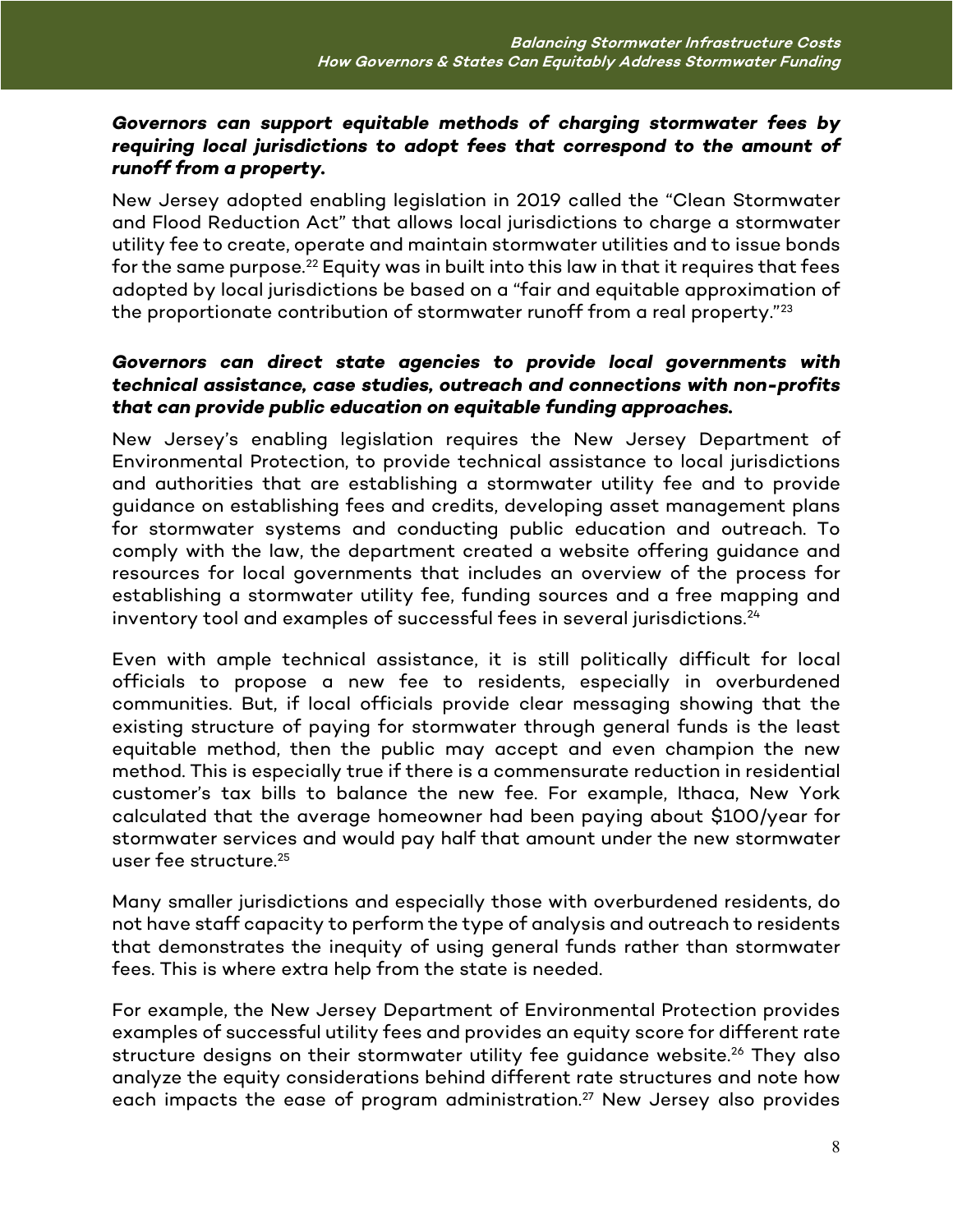local governments with guidance on engaging stakeholders and the public, and on developing a stormwater credit system that enables property owners to reduce their stormwater fee.

## **3. Clean Water State Revolving Fund**

The Clean Water State Revolving Fund is a state-federal partnership that operates like an environmental infrastructure bank and is run by states under a broad federal framework. Because states run the programs, set policies, and prioritize projects, Governors can shape their state programs and guide program investments to reflect their commitments to equity by providing increased funding and technical assistance to overburdened communities.

The state revolving fund provides subsidized loans for water infrastructure projects that protect public health and water quality. It does not support flood control projects or operations and maintenance of projects, so it is still important for local jurisdictions to develop a funding source for long term support of stormwater projects.

Under the traditional state revolving fund framework that governs annual baseline appropriations, the U.S. Environmental Protection Agency provides states with an annual capitalization grant and states are required to provide a 20% cash match to obtain the federal dollars. Around \$1.7 billion in annual baseline funding is expected to be appropriated to states under the traditional state revolving fund guidance in 2022. An extra \$11.7 billion for the Clean Water State Revolving Fund has been provided for the next five years (2022-26) from the Infrastructure Investment and Jobs Act. It's important to note that slightly different requirements apply for this funding, as compared to traditional state revolving fund provisions, such as reduced state cash match requirements and increased subsidization for the \$11.7 billion of Infrastructure Investment and Jobs Act funds.<sup>[28](#page-17-15)</sup> States can use these combined federal and state funds from revolving funds to provide low-interest loans with repayment up to 30 years for water quality projects although most are set for a 20-year repayment. When funds are repaid into the state revolving fund, principal and interest repayments are used to finance other water quality and public health projects.

The state revolving fund mainly funds new or improved municipal wastewater facilities and decentralized wastewater treatment systems, but states are also authorized to fund green stormwater infrastructure that replicates natural processes like green roofs, rain gardens and natural filters like wetlands and tree canopy. It can also fund grey stormwater infrastructure like pipes, storage, and treatment systems[.29](#page-17-16)

Nationally, only 3.6% of state revolving fund dollars have been used to finance non-point source projects such as stormwater infrastructure. However, this small percentage is still an important source of funds for stormwater. And, because the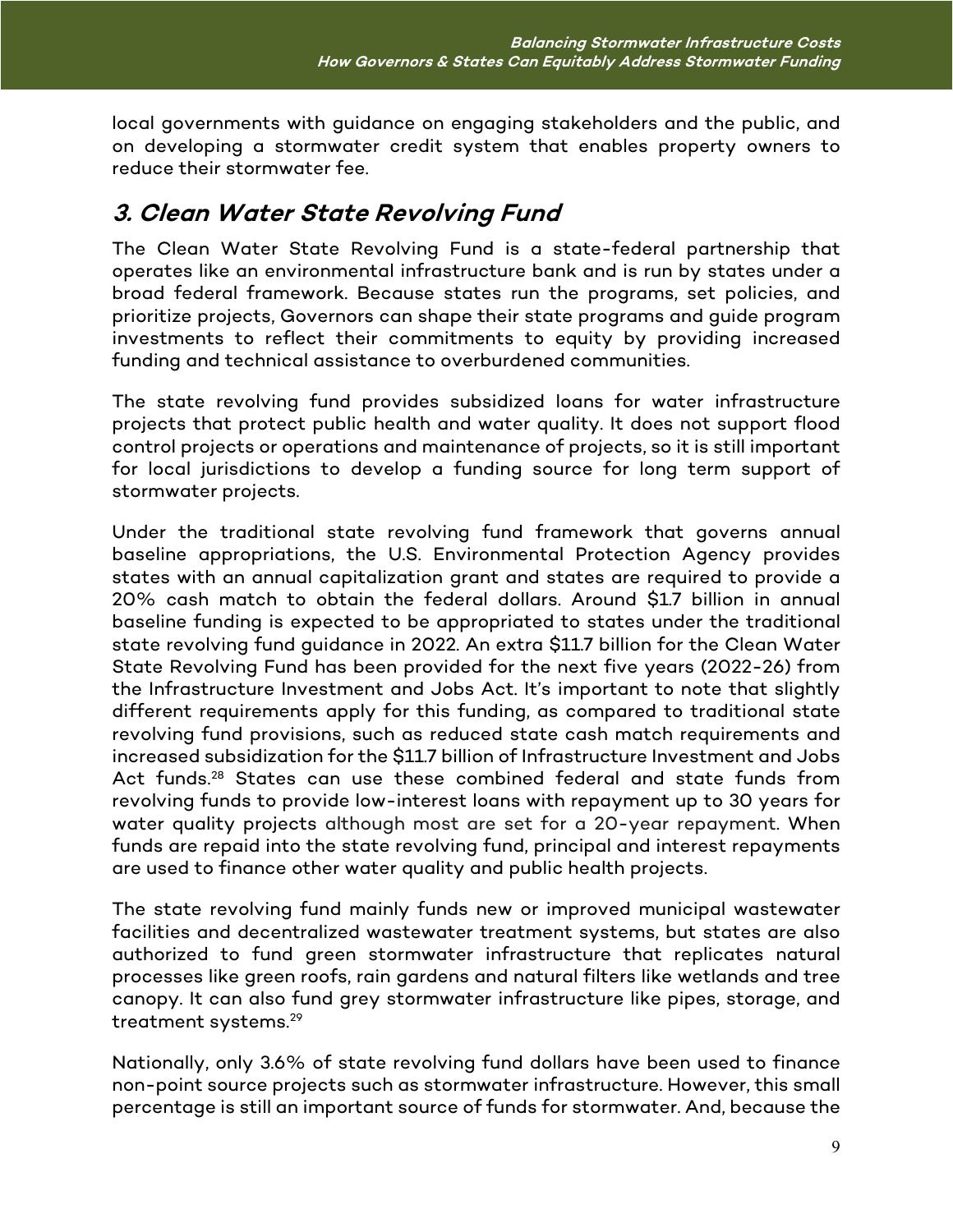program is run by state government, Governors have discretion to set some program priorities and guidelines that can reflect their commitment to funding equity.[30](#page-17-17)

States can customize loan terms for small or overburdened communities. They also set specific loan terms like repayment periods and interest rates, which can range from zero percent to anywhere below market rate. States also develop their own affordability criteria that determines eligibility for better loan rates, grants, and loan forgiveness.

#### *Governors can use up to 30% of baseline annual Clean Water State Revolving Fund federal capitalization grants and 49% of the Infrastructure Investment and Jobs Act State Revolving Fund federal capitalization grants for grants or principal forgiveness of loans for overburdened communities.[31](#page-17-18)*

For communities that have limited economic resources and experience disproportionate environmental harms and risks, access to funds that do not need to be repaid is critical to help them address their stormwater issues. The Clean Water State Revolving Fund gives Governors the flexibility to use up to 30% of the annual baseline state revolving fund federal capitalization grant for additional subsidization (grants and principal forgiveness of loans) and 49% of the Infrastructure Investment and Jobs Act's capitalization grant for the same purpose. This flexibility gives Governors the opportunity to prioritize additional funding for overburdened communities.

Annual baseline appropriations for the revolving fund were \$1.7 billion in 2021 and is proposed at the same level for 2022.[32](#page-18-0) Previous appropriations bills mandated that states use 10% of the federal state revolving fund capitalization grant for additional subsidization to communities that meet state developed affordability criteria, but also allowed states to use 30% for this purpose. The Infrastructure Investment and Jobs Act made this subsidization mandate for annual baseline appropriations permanent.[33](#page-18-1)

The Infrastructure Investment and Jobs Act requires 49% of the additional \$11.7 billion going to the Clean Water State Revolving Fund over the next five years to be used for subsidization, through grants or 100% principal forgiveness of loans. [34](#page-18-2) However, there is no requirement that these funds be directed towards overburdened communities that meet affordability criteria. The EPA is still developing spending guidelines but, based on the flexibility provided to states on how spend additional subsidization in the annual baseline appropriations, this is an area where Governors may have discretion to prioritize where the subsidization is directed.

That said, when considering the percentage of funds to use for grants and principal forgiveness, states must carefully balance the level of subsidies they can provide with their need to use interest payments on Clean Water State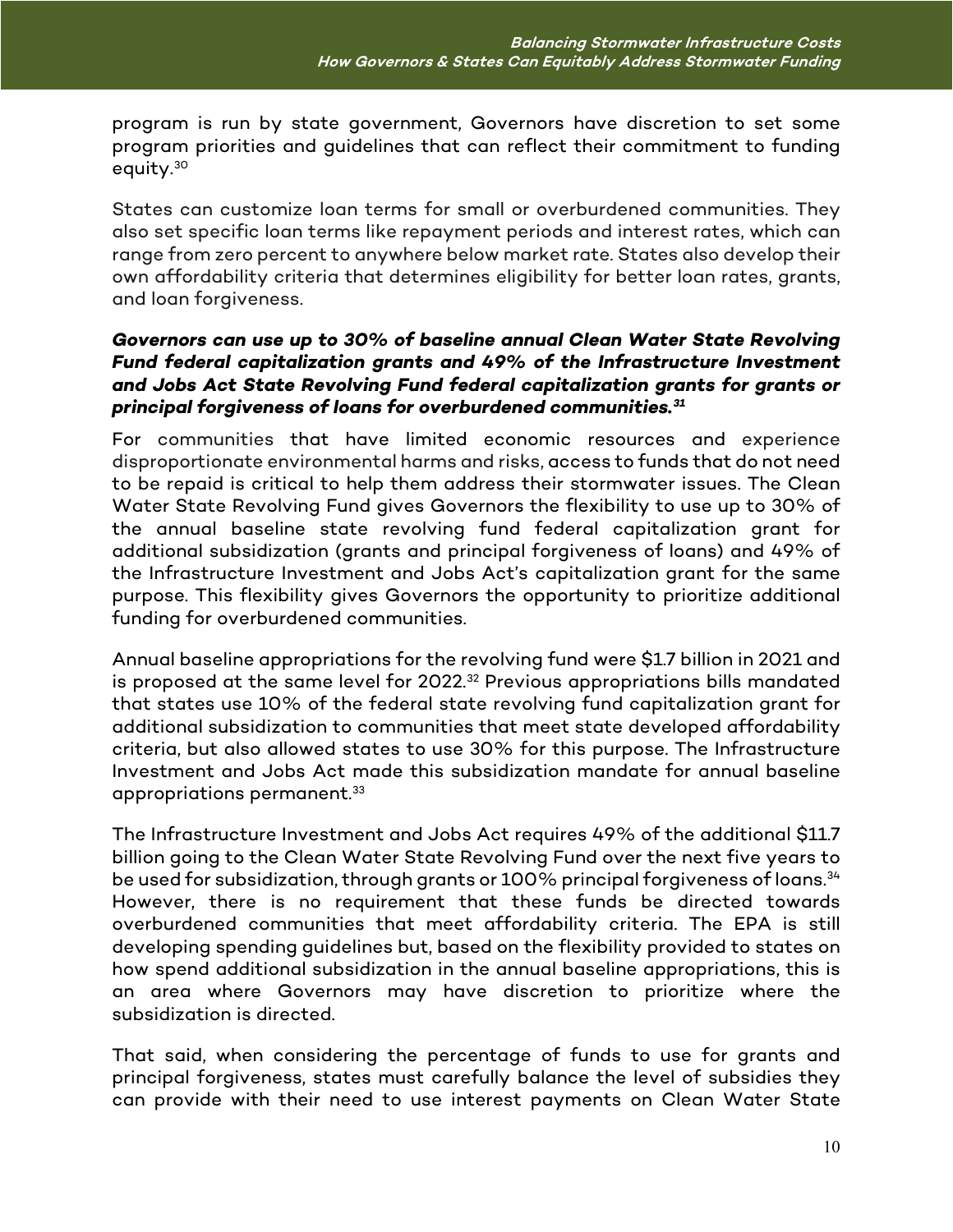Revolving Fund loans to raise the required 20% state matching funds needed to access federal state revolving fund dollars. Some states use state appropriations to provide matching funds while others borrow funds through interagency loans and bonds that depend on interest payments from state revolving fund loans to repay the debt.

In addition to increasing the number and amounts of grants and principal forgiveness provided to overburdened communities through the Clean Water State Revolving Fund, Governors can also promote state level policies that help these communities qualify for state revolving fund subsidies. The additional subsidy is almost always provided through principal forgiveness of a state revolving fund loan, so a community first needs to be able to qualify and obtain the loan, which requires them to have the means to re-pay the loan. For overburdened communities whose local governments suffer from financial instability, adoption of a stormwater fee, or creation of a Stormwater Authority that can charge a fee and create a steady income stream for loan repayment, can help communities qualify for a Clean Water State Revolving Fund loan.<sup>[35](#page-18-3)</sup> This importance of local governments having state enabling authority to adopt a fee and a stormwater authority, and the Governors role, is discussed below.

#### *Governors can prioritize outreach to overburdened communities to obtain input on Clean Water State Revolving Fund Intended Use Plans and provide them with increased technical assistance.*

A recent letter to states from EPA Administrator Michael Regan outlining the historic investments of the Infrastructure Investment and Jobs Act, acknowledges that disadvantaged communities have struggled to access state revolving funds due to lack of technical, financial and managerial capacity. [36](#page-18-4) He urges states to remove barriers and prioritize distribution of grant funds to disadvantaged communities and notes that almost half of the \$44 billion in Clean Water and Drinking Water state revolving funds are eligible for distribution as grants or fully forgivable loans. Administrator Regan said that EPA will help states, tribes and local governments by providing technical assistance to help disadvantaged communities access state revolving fund loans and grants. Governors can also provide more outreach and technical assistance to overburdened communities since, for the first time, the Infrastructure Investment and Jobs Act allows states to use 2% of the Clean Water State Revolving Fund capitalization grant for technical assistance.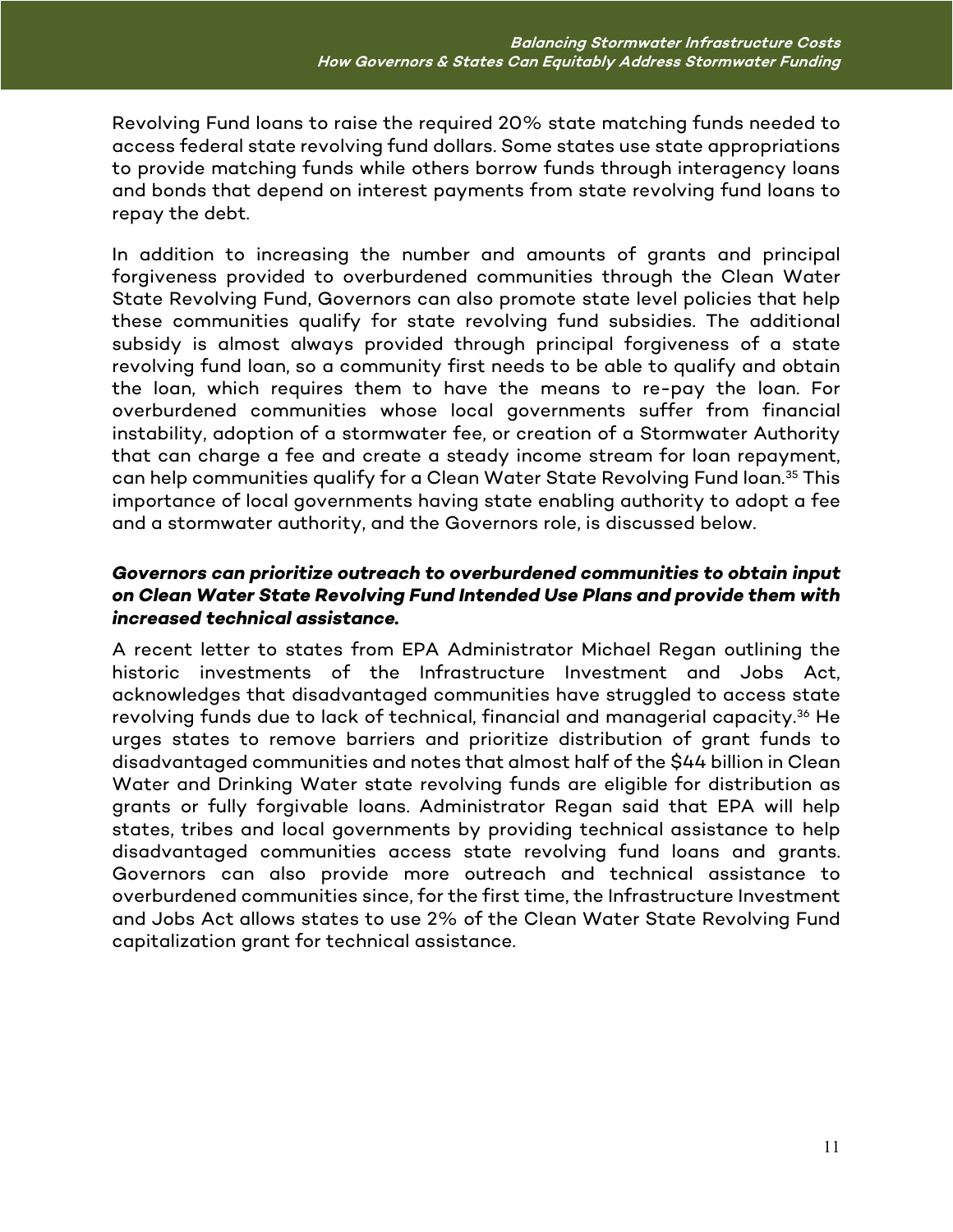#### *Governors can include specific language in the Clean Water State Revolving Fund Intended Use Plan supporting their commitment to equity in program priorities and project selection criteria.*

As part of the Clean Water State Revolving Fund process, states must develop an Intended Use Plan, which outlines the funding available and the state's planned uses, including priority projects.

In their draft 2022 plan, New York explicitly states that one of their long-term goals is to "Implement [Environmental Facilities Corporation's] financing programs in a manner that benefits the residents of Environmental Justice areas."[37](#page-18-5) The New York State Environmental Facilities Corporation that administers the revolving fund created the Green Innovation Grant Program to use their additional subsidy dollars. The program specifically states that it aims to "Advance fair treatment and meaningful involvement of all people regardless of race, color, national origin, or income, with respect to development, implementation, and enforcement of environmental laws, regulations and policies."[38](#page-18-6) In addition, the selection criteria that Green Innovation Grant Program projects are judged on includes the level to which the project addresses environmental justice issues, along with other standard criteria like restoring natural features, likelihood of success, transferability, and innovation. $^{\rm 39}$  $^{\rm 39}$  $^{\rm 39}$ 

#### *Governors can increase the amount of funding per project available for overburdened communities.*

New York's Green Innovation Grant Program can cover up to 90% of eligible project costs for areas that serve environmental justice areas. All other green infrastructure projects are eligible to receive a maximum of 75% of eligible project costs. Eligible costs include planning, design and building of capital water quality projects.[40](#page-18-8)

# **State Assistance for Overburdened Communities**

#### *Governors can provide legislative authorization and technical assistance to local governments to create Stormwater Authorities and help them form Community Based Public Private Partnerships.*

Ideally, every dollar invested in infrastructure should create as many community co-benefits as possible and stay as close to the community as possible. Governors can help this occur in overburdened communities by providing legislative authorization to local governments to create stormwater authorities that operate as separate governmental entities and can charge fees to property owners to deliver stormwater services for one or more municipalities. Depending on the authorizing legislation, authorities may also be able to raise grant funds,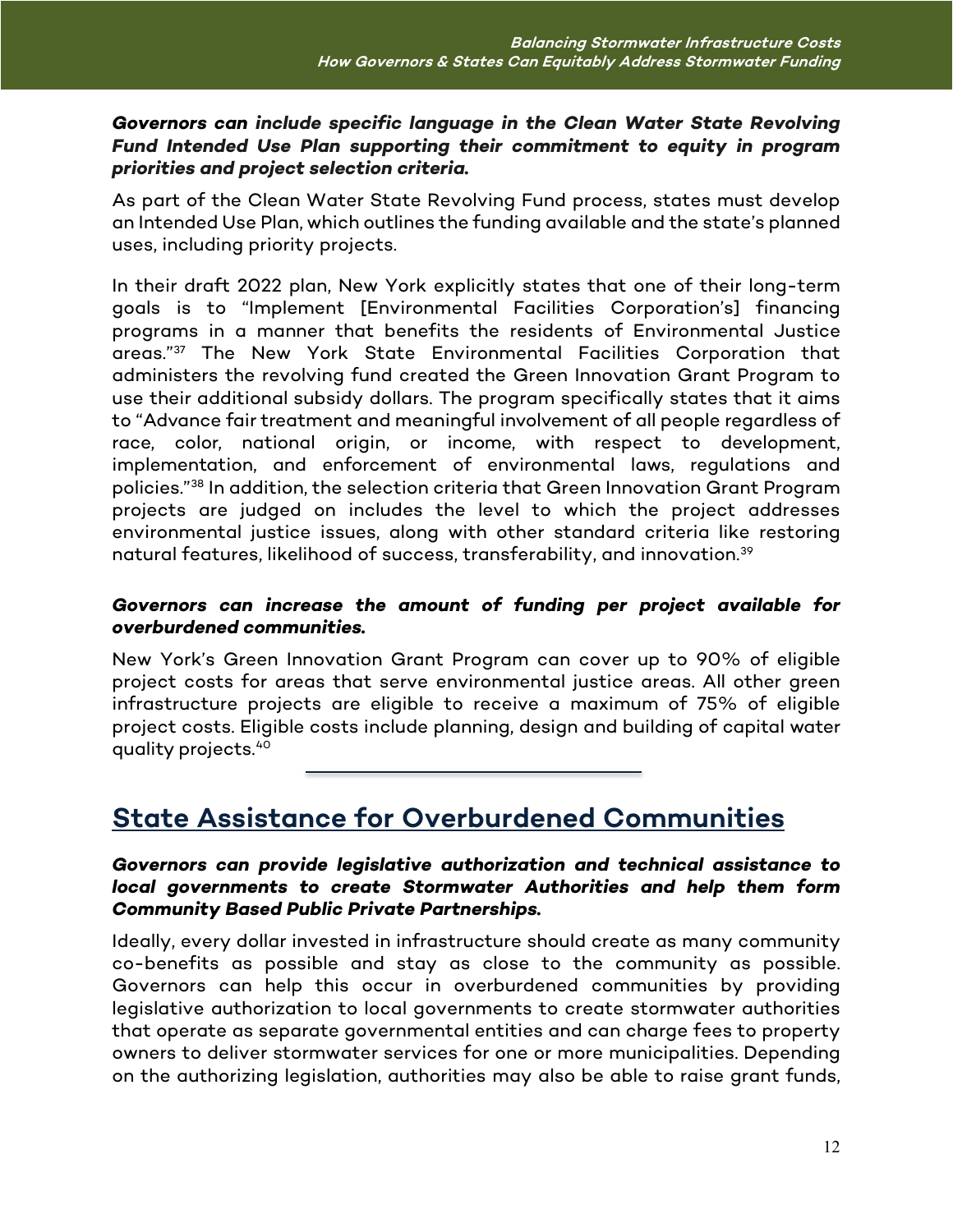take out loans, issue bonds and enter public private partnerships to build and maintain grey and green stormwater infrastructure.

Governors can also direct state agencies to provide technical assistance to local governments to help them form stormwater authorities. Delivery of this type of technical assistance can be coordinated by the state and provided by either existing staff, circuit riders, EPA staff or local, state and national non-profits.

Using those same strategies, Governors can provide technical assistance to local governments to help them form community-based public private partnerships. This alternative procurement and delivery model is based on the traditional public private partnership approach but also focuses on providing environmental and community benefits.[41](#page-18-9) Among other things, these benefits could include job training, jobs for local residents, attraction of new businesses, new and improved playgrounds and parks, and access to the water for recreation.

These long-term performance partnerships between public and private (or NGO) parties can drive down costs of "green stormwater infrastructure" while providing economic, social, and environmental benefits for a community. The partnerships provide the benefits of a typical public-private partnership like a fixed fee, performance goals and mixed public/private financing that can reduce financing costs, retention of assets by public entities, reduced project costs and delivery time, transfer of risk from public to private entities, and long-term operations and maintenance by private entities. In addition, a community-based partnership also incorporates key performance indicators developed by the community like procurement from local, minority businesses and creation of jobs for residents.

#### *Governors can coordinate peer-to-peer partnerships between agencies or municipal utilities and peers from overburdened communities to provide capacity and expertise on funding, operating and maintaining stormwater infrastructure.*

To assist overburdened communities with navigating financing and funding options, states can coordinate the development of peer-to-peer partnerships between agencies or municipal utilities and peers from lower-resourced communities to help create capacity and provide expertise on how to sustainably fund, operate and maintain stormwater infrastructure. This low-cost, high return action is recommended by the American Society of Civil Engineers in the stormwater section of their infrastructure report card, and has been adopted by some states.[42](#page-18-10) For example, in 2020 New Jersey's Association of Environmental Agencies and Maryland's Department of Environment partnered with Moonshot Missions, non-profit water sector advisors, to create a peer-to-peer network that helps overburdened communities identify, fund, and implement strategies to deliver clean water.<sup>[43](#page-18-11)</sup>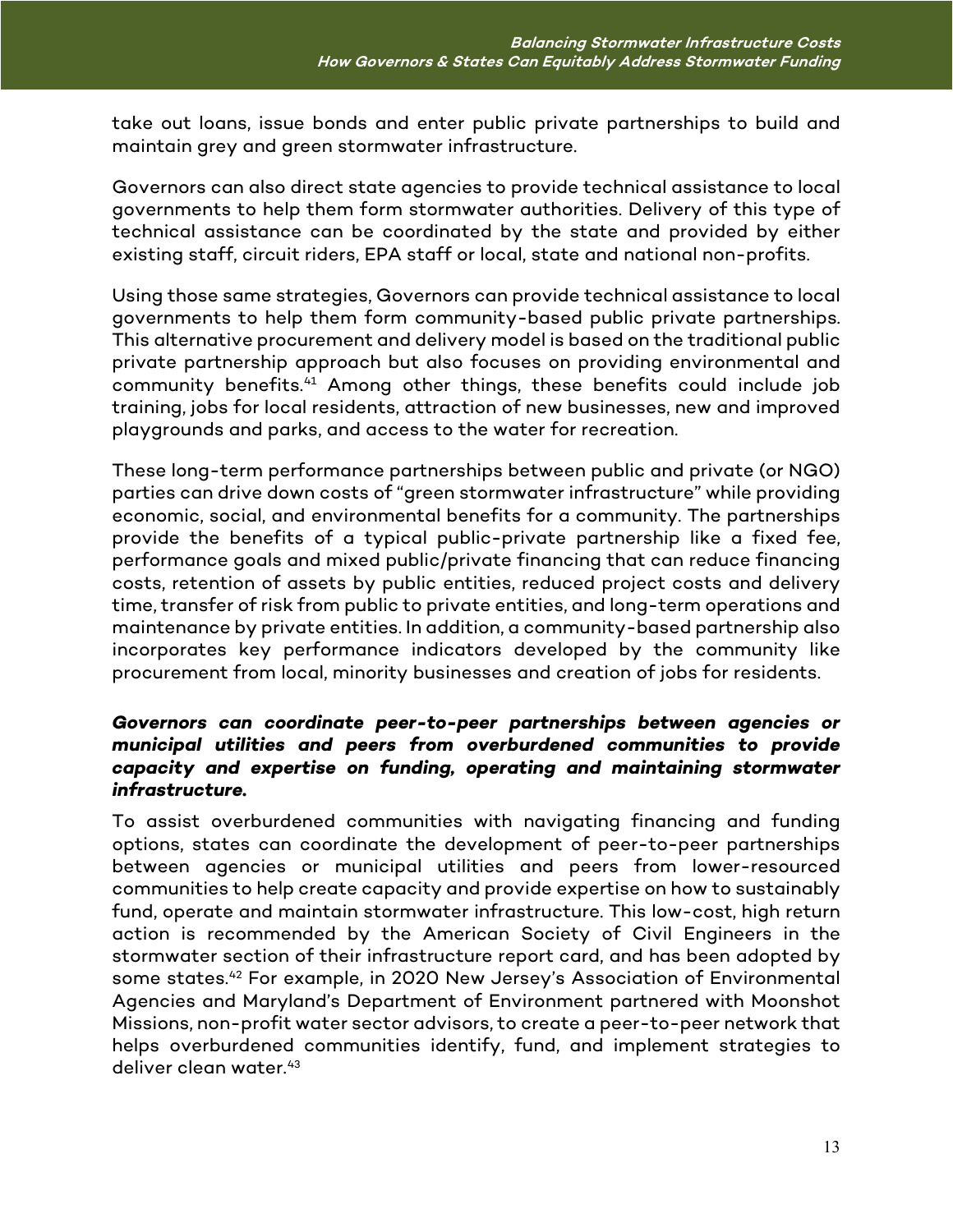#### *Governors can streamline the application process for federal, state, and other stormwater funding streams that allows communities to leverage multiple funding streams for stormwater projects.*

One challenge to accessing Clean Water State Revolving Fund and other stormwater funding identified by under-resourced communities is the lack of staff capacity to apply for the multitude of grants and loans that exist to fund stormwater which are administered by different agencies and serve different purposes like land conservation, transportation, economic development, and housing programs. A single point of access to multiple sources of state funding saves time and effort and is a great benefit to overburdened communities. States can consider developing an information hub and streamlined application process to increase community awareness of all types of federal, state and other funding streams available and provide information on grant and loan funds that can be combined (capital stacking), to equitably build out stormwater infrastructure.

For example, former New York Governor Andrew Cuomo led an effort to streamline and expedite the grant applications process that can help applicants with capital stacking. The state developed the Consolidated Funding Application process for grants and loans that requires only one application to be considered for 30 different programs from nine state agencies. [44](#page-18-12) The program includes grants for green innovation, water quality, climate smart communities, economic development and housing, all of which may be applicable to green infrastructure for stormwater. In addition, New York's Department of Environmental Conservation maintains a website with links to local, state and federal sources of funding for green infrastructure.<sup>[45](#page-18-13)</sup>

## **Stormwater Funding Case Study**

The city of Chester, Pennsylvania, required many of the above-mentioned forms of support to establish a dedicated funding source to address their stormwater needs. Located on the banks of the Delaware River, Chester has a population of 34,000 and a median household income of \$32,000.<sup>[46](#page-18-14)</sup> The city's population is 68.9% Black or African American, and 11.6 % Hispanic or Latino and it has suffered from disinvestment for many years. In 1995, Chester was designated an Act 47 city (Pennsylvania's program that helps financially distressed communities) and by 2020 the city filed for bankruptcy.<sup>[47](#page-18-15)</sup>

The city is served by a combined sewer-stormwater system that overflowed frequently, sending 739 million gallons of untreated sewage and stormwater annually into the Delaware River and local waters. By 2015 the regional water authority serving the city entered into a consent decree with EPA to create a long-term plan by 2018 to minimize flooding and eliminate sewer overflow to the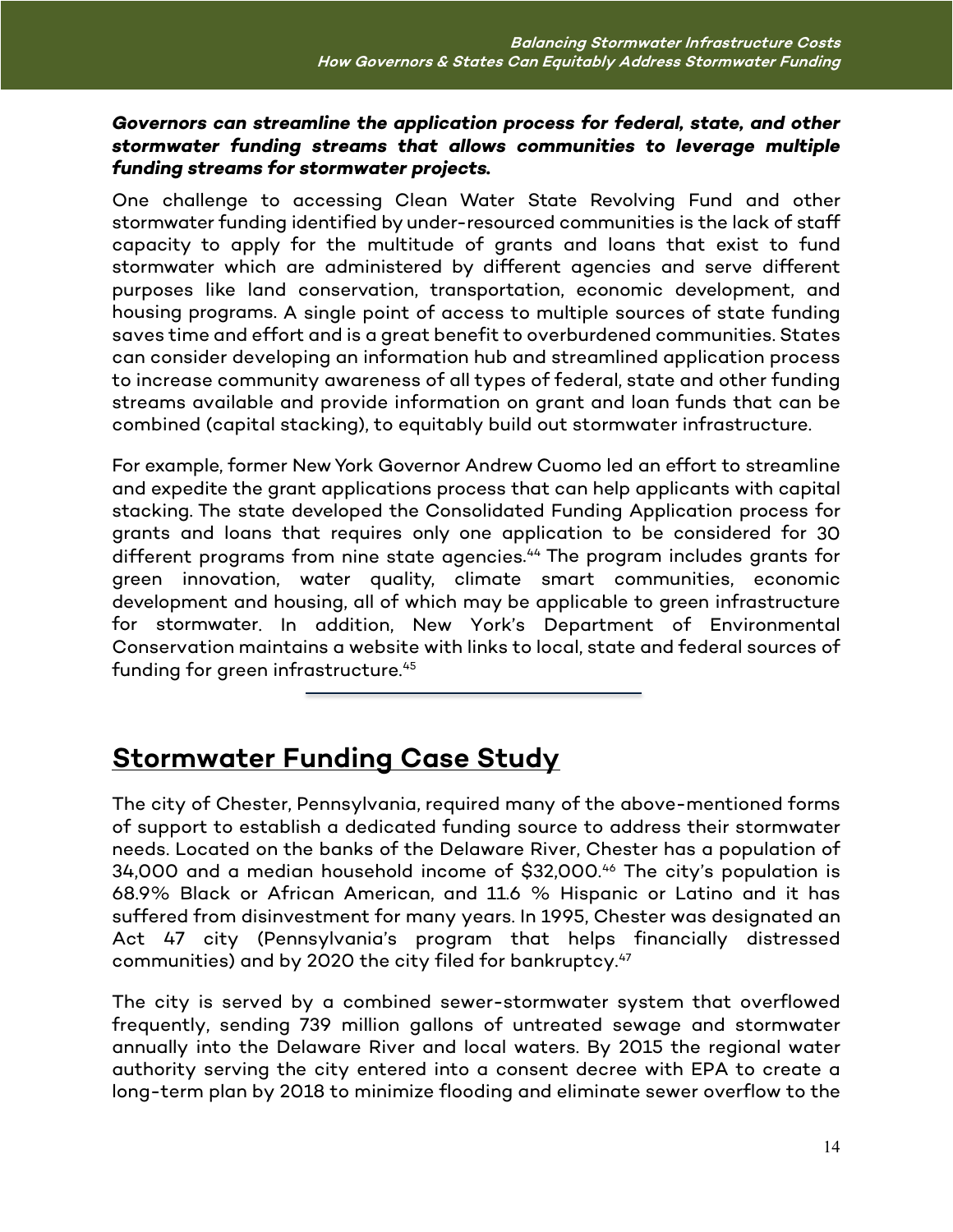Delaware River and local waters.<sup>[48](#page-19-0)</sup> The city created a green infrastructure plan to reduce the combined stormwater and sewer overflows and formed a stormwater authority. This was an important step to help the financially distressed city pursue funding from the Clean Water State Revolving Fund to address its stormwater issues.

Established in 2017, the stormwater authority of the city of Chester was the first stormwater authority formed under Pennsylvania's Municipality Authorities Act. [49](#page-19-1) The independent authority was able to charge a fee to residents, which created a dedicated funding stream and gave the authority the ability to re-pay debt. Based on this ability, the authority was able to qualify and receive over \$34 million in Clean Water State Revolving Fund loans for design engineering and construction and obtain a nearly \$10 million loan that was awarded principal forgiveness from PENNVEST, the administrator of Pennsylvania's state revolving fund. [50](#page-19-2)

To form the stormwater authority and implement a stormwater fee, however, Chester needed considerable support from PENNVEST, the U.S. EPA, and other stakeholders. The city received funding from PENNVEST to contract for additional expertise and worked with the authority's executive manager and board, along with the mayor and city council to identify community goals for the city's new stormwater utility and evaluate their funding and financing options. Assistance also included identification of local stormwater issues, grey and green infrastructure needs, local workforce needs, and minority small business development opportunities. It also required outreach to NGOs for input and information sharing, and outreach to local businesses to see how they could support or benefit from the effort.

Community leaders, including Dr. Horace Strand, who founded the Chester Environmental Partnership and currently serves as executive manager of the stormwater authority, the mayor of Chester, and authority board members worked with EPA experts to create a community-based public private partnership as a special purpose entity through which they could quickly develop and launch a stormwater utility for delivering large-scale grey and green stormwater infrastructure throughout the city of Chester. $^{\rm 51}$  $^{\rm 51}$  $^{\rm 51}$ 

Outside experts helped draft the procurement documents, which included a requirement to hire a certain percentage of local, minority businesses to install and maintain green stormwater practices and included key performance targets. This technical assistance was critical to ensuring that stormwater management was driven by community values. The private company that assisted the city as the public-private partner not only aided the stormwater authority in pursuing significant Clean Water State Revolving fund dollars but also provided the necessary capacity to establish and operate the stormwater utility, including support for local outreach, fee collection and hiring.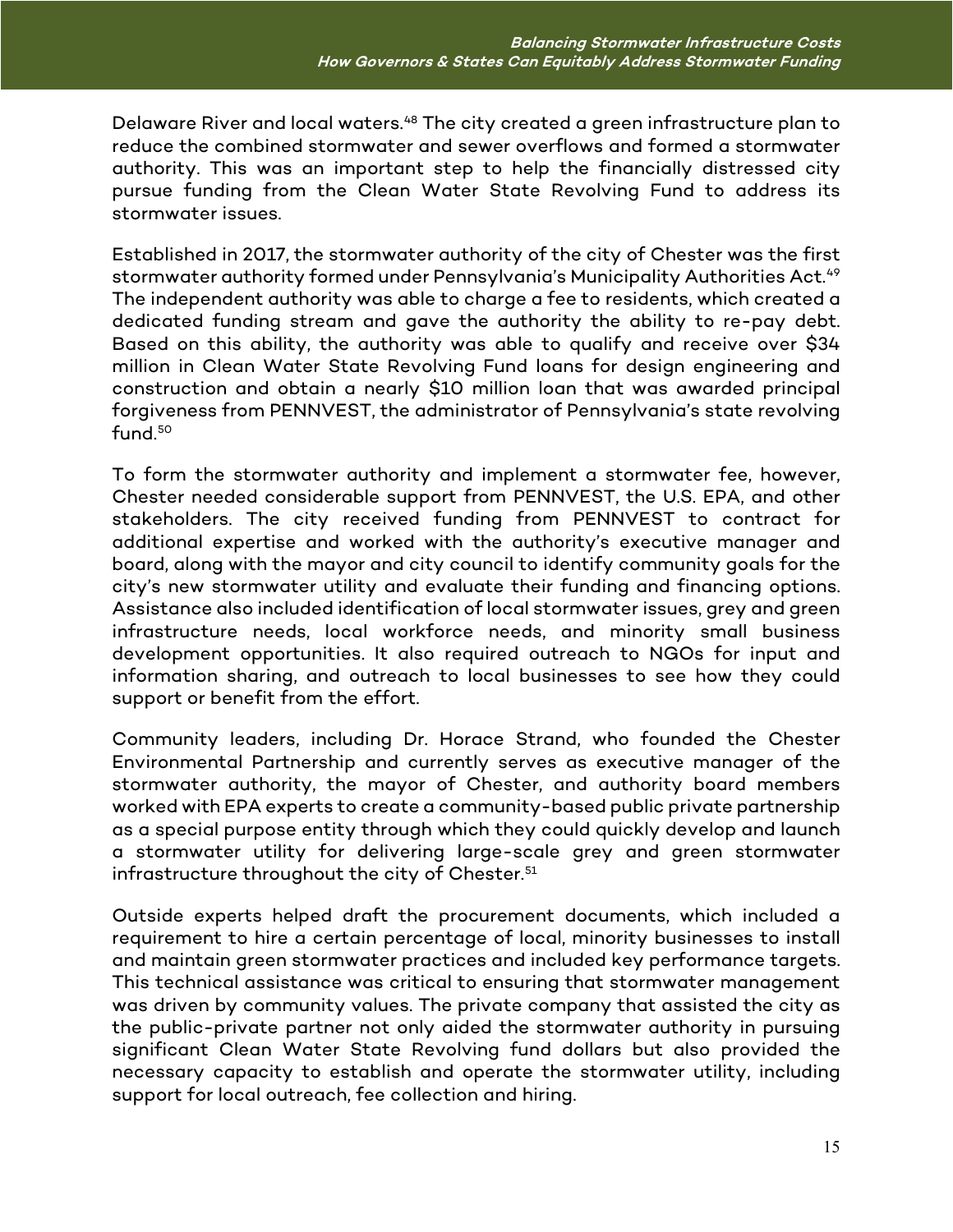Installations, upgrades and retrofits are happening throughout the city, integrating stormwater runoff controls that reduce the volume of flows and pollutants to local rivers and the Delaware River. To date, this unique partnership program has raised over \$44 million in capital improvement funds, collected 80% of the targeted \$2 million plus in annual revenues, removed nearly 47,000 tons of debris from the stormwater systems drains and inlets, and created over 90 local jobs. Seen through an equity lens, it is important to note that only 17% of the stormwater funds are raised from residents and the majority of stormwater fees are now being paid by commercial and industrial sectors in the city of Chester.

# **Conclusion**

The need for billions of dollars of new investments in green infrastructure to meet stormwater management needs comes at a time when social equity concerns are at the forefront of policy development. This provides an opportunity for Governors to examine practices and policies to advance more equitable funding frameworks for stormwater and other infrastructure projects.

To assist overburdened communities, Governors have policy levers to pull, including proposing legislation that allows local jurisdictions to charge stormwater fees, and legislation to allow local governments to establish a stormwater authority whose creditworthiness is not tied to a local jurisdictions' financial status. This allows overburdened communities to establish dedicated revenue streams that unlock other opportunities like creating community-based public private partnerships.

On the non-legislative front, Governors can consider structuring their Clean Water State Revolving Fund program to reflect equity priorities. This loan-grant program is partly funded by federal money. However, since the state revolving fund programs are managed by the states, Governors can advance their equity priorities by including specific provisions in project funding and eligibility criteria. Governors can also lead an effort to develop a consolidated stormwater funding application and can provide more technical assistance to overburdened local communities.

The recommendations in this paper build on and amplify the impact of each other, and for this reason Governors may want to take a holistic approach to this issue and use their power to convene stormwater stakeholders, to determine the challenges and needs of overburdened communities and how the state can best assist them.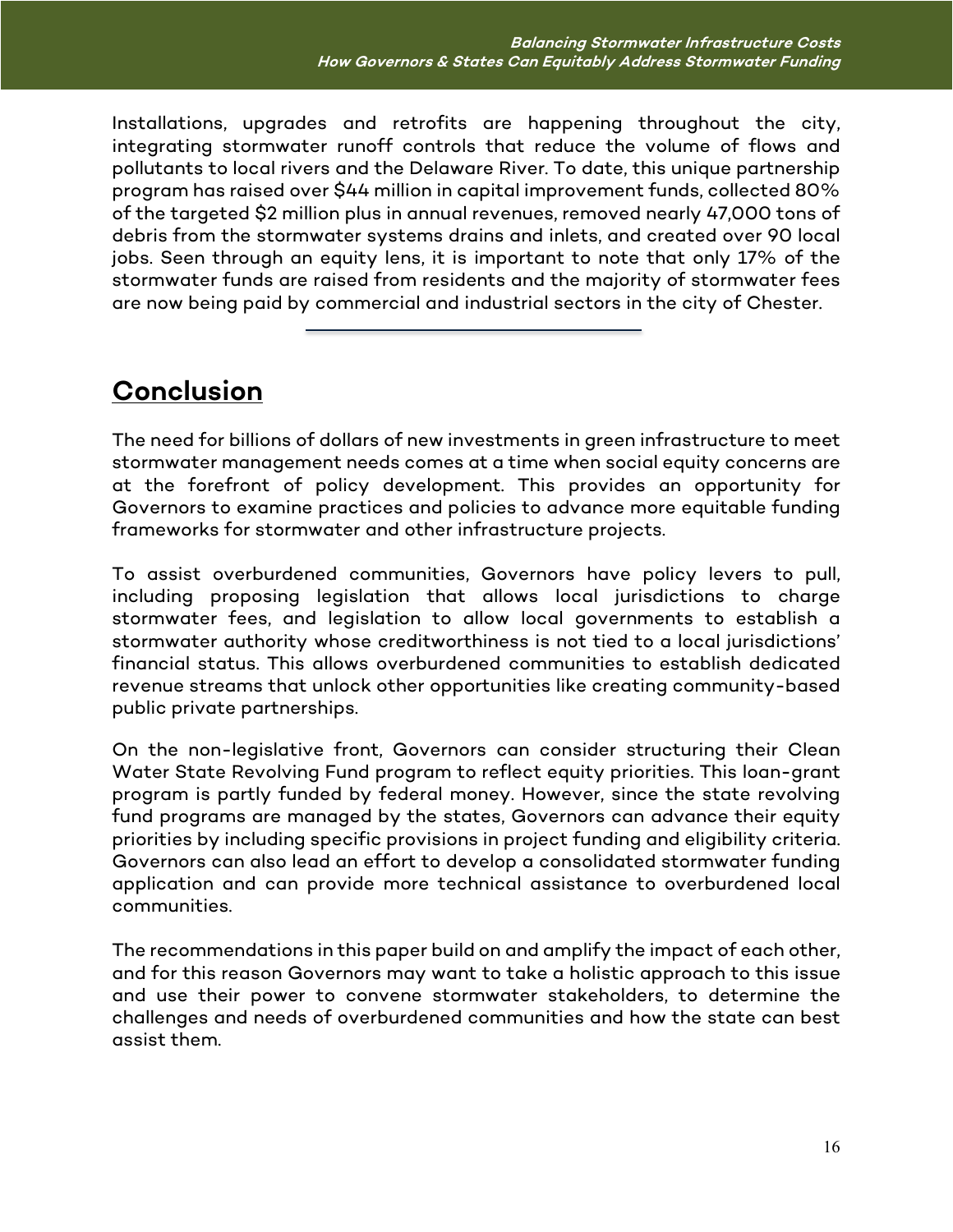## **Authors:**

- Bevin Buchheister, Senior Policy Analyst, National Governors Association
- Jessica Rackley, Program Director, Environment and Energy, National Governors Association
- Timothy Schoonhoven, Policy Analyst, National Governors Association

## **Acknowledgements**:

Funding for this project was provided by the William Penn Foundation. The opinions expressed in this report are those of the authors and do not necessarily reflect the views of the William Penn Foundation.

<span id="page-16-0"></span><sup>1</sup> 2021 Report Card for America's Infrastructure, American Society of Civil Engineers, page 135-136, accessed December 14, 2021, [https://infrastructurereportcard.org/cat-item/stormwater/;](https://infrastructurereportcard.org/cat-item/stormwater/) <https://infrastructurereportcard.org/wp-content/uploads/2020/12/Stormwater-2021.pdf>

<span id="page-16-1"></span> $2$  Evaluating Stormwater Infrastructure Funding and Financing, U.S. EPA Environmental Finance Advisory Board, March 2020, page14, [https://www.epa.gov/sites/default/files/2020-](https://www.epa.gov/sites/default/files/2020-04/documents/efab-evaluating_stormwater_infrastructure_funding_and_financing.pdf) [04/documents/efab-evaluating\\_stormwater\\_infrastructure\\_funding\\_and\\_financing.pdf](https://www.epa.gov/sites/default/files/2020-04/documents/efab-evaluating_stormwater_infrastructure_funding_and_financing.pdf)

<span id="page-16-2"></span> $3$  Ibid

<span id="page-16-3"></span><sup>4</sup> Clean Watersheds Needs Survey 2012 Report to Congress EPA-830-R-15005, U.S. Environmental Protection Agency, 2016, [https://www.epa.gov/sites/production/files/2015-](https://www.epa.gov/sites/production/files/2015-12/documents/cwns_2012_report_to_congress-508-opt.pdf)

[<sup>12/</sup>documents/cwns\\_2012\\_report\\_to\\_congress-508-opt.pdf](https://www.epa.gov/sites/production/files/2015-12/documents/cwns_2012_report_to_congress-508-opt.pdf)

<span id="page-16-4"></span><sup>5</sup> 2021 Report Card for America's Infrastructure, American Society of Civil Engineers, page 135-136, accessed December 14, 2021, [https://infrastructurereportcard.org/cat-item/stormwater/;](https://infrastructurereportcard.org/cat-item/stormwater/) <https://infrastructurereportcard.org/wp-content/uploads/2020/12/Stormwater-2021.pdf>

<span id="page-16-5"></span><sup>6</sup> Warren Campbell, Western Kentucky Stormwater Utility Survey, 2020, Western Kentucky University, [Western Kentucky University Stormwater Utility Survey 2020 \(wku.edu\)](https://digitalcommons.wku.edu/cgi/viewcontent.cgi?article=1002&context=seas_faculty_pubs)

<span id="page-16-6"></span> $7$  EJ 2020 Glossary, U.S. Environmental Protection Agency, accessed December 15, 2021, <https://www.epa.gov/environmentaljustice/ej-2020-glossary>

<span id="page-16-7"></span><sup>8</sup> Stormwater Funding Equity Roundtable, National Governors Association, April 30, 2021, <https://www.nga.org/center/meetings/stormwater-funding-equity-roundtable/>

<span id="page-16-8"></span><sup>9</sup> Annual Report: Building the Project Pipeline, Clean Water State Revolving Fund, U.S. Environmental Protection Agency, September, 2020[, CWSRF 2019 annual report: Building the project pipeline](https://www.epa.gov/sites/default/files/2020-10/documents/2019_cwsrf_annual_report_9-10.pdf)  [\(epa.gov\)](https://www.epa.gov/sites/default/files/2020-10/documents/2019_cwsrf_annual_report_9-10.pdf)

<span id="page-16-9"></span><sup>&</sup>lt;sup>10</sup> Infrastructure Investment and Jobs Act, Council of Infrastructure Finance Authorities, 2021, [Infrastructure Investment and Jobs Act | CIFA \(cifanet.org\)](https://www.cifanet.org/infrastructure-investment-jobs-act)

<span id="page-16-10"></span><sup>11</sup> Water Pollution Control Revolving Loan Funds, 33 USC 1383, (i)(1) & (i)(2), accessed December 14, 2021, [\[USC02\] 33 USC 1383: Water pollution control revolving loan funds \(house.gov\)](https://uscode.house.gov/view.xhtml?hl=false&edition=prelim&req=granuleid%3AUSC-prelim-title33-section1383&num=0&saved=%7CKHRpdGxlOjMzIHNlY3Rpb246MTM4MSBlZGl0aW9uOnByZWxpbSk%3D%7C%7C%7C0%7Cfalse%7Cprelim) 

<span id="page-16-11"></span> $12$  Infrastructure Investment and Jobs Act (HR 3684), Section 50210, Clean Water State Revolving Funds, (a)(1)(B), Total Amount of Subsidization, page1961, accessed December 14, 2021, **BILLS-**[117hr3684eas.pdf \(congress.gov\)](https://www.congress.gov/117/bills/hr3684/BILLS-117hr3684eas.pdf)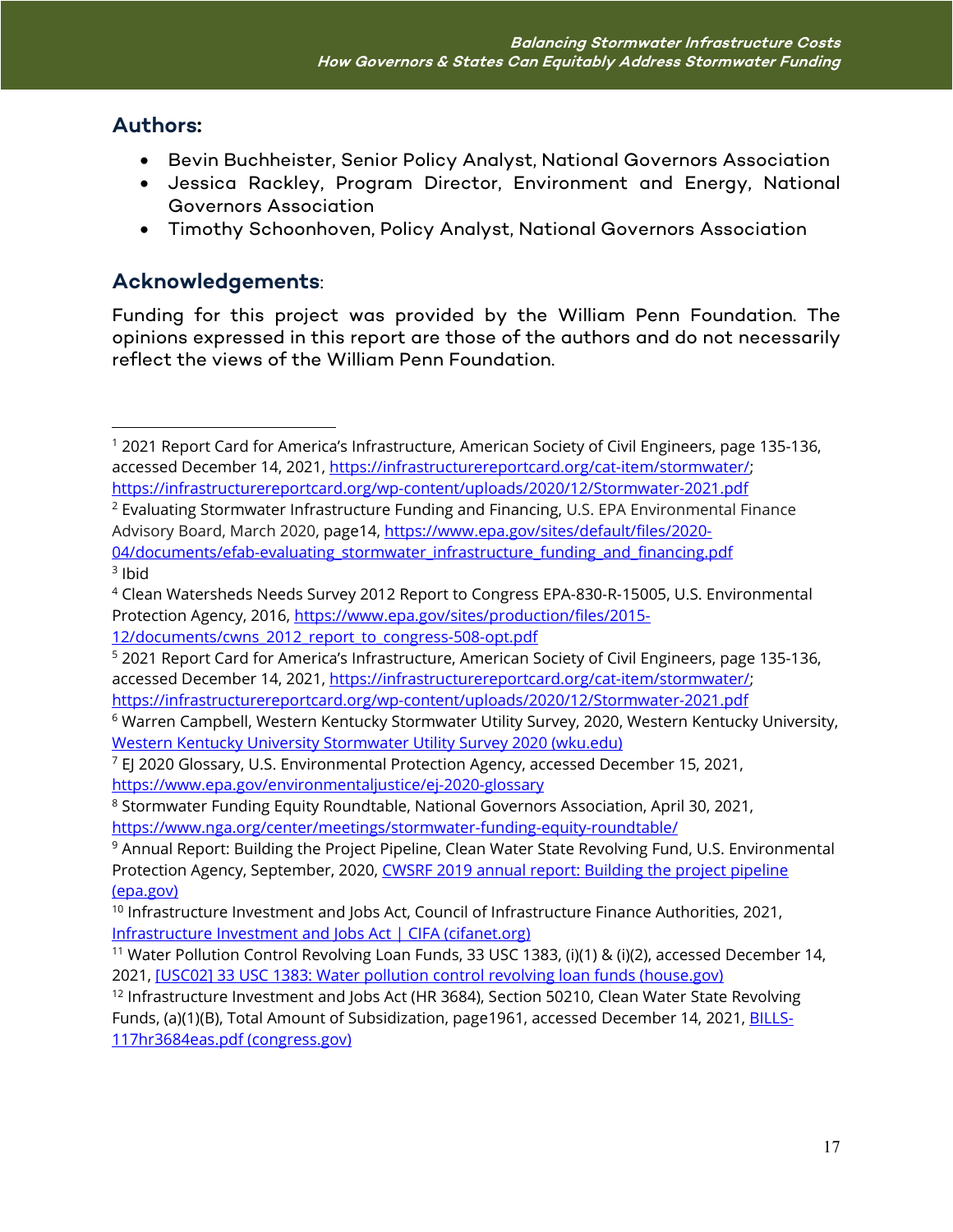<span id="page-17-0"></span><sup>13</sup> Infrastructure Investment and Jobs Act (HR 3684), Council of Infrastructure Finance Authorities (HR 3684), accessed December 14, 2021, [ce9ad4\\_272694c2147647d0960db9e75d0c8bee.pdf](https://d589cb58-d8ca-4feb-a9f3-c53a5a301572.filesusr.com/ugd/ce9ad4_272694c2147647d0960db9e75d0c8bee.pdf)  [\(filesusr.com\)](https://d589cb58-d8ca-4feb-a9f3-c53a5a301572.filesusr.com/ugd/ce9ad4_272694c2147647d0960db9e75d0c8bee.pdf)

<span id="page-17-1"></span><sup>14</sup> U.S. Environmental Protection Agency, **Sample Letter from U.S. EPA Administrator to Governors** [about the Bipartisan Infrastructure Law](https://www.epa.gov/system/files/documents/2021-12/governors-bil-letter-final-508.pdf)

<span id="page-17-2"></span><sup>15</sup> EPA Releases Initial Funding Allocations from Infrastructure Bill, Clean Water Current, National Association of Clean Water Agencies, [https://www.nacwa.org/news-publications/clean-water](https://www.nacwa.org/news-publications/clean-water-current-archives/clean-water-current/2021/12/08/epa-releases-initial-funding-allocations-from-infrastructure-bill)[current-archives/clean-water-current/2021/12/08/epa-releases-initial-funding-allocations-from](https://www.nacwa.org/news-publications/clean-water-current-archives/clean-water-current/2021/12/08/epa-releases-initial-funding-allocations-from-infrastructure-bill)[infrastructure-bill.](https://www.nacwa.org/news-publications/clean-water-current-archives/clean-water-current/2021/12/08/epa-releases-initial-funding-allocations-from-infrastructure-bill) 

<span id="page-17-3"></span><sup>16</sup> Funding Stormwater Programs, U.S. Environmental Protection Agency, 2009

<https://www3.epa.gov/region1/npdes/stormwater/assets/pdfs/FundingStormwater.pdf>

<span id="page-17-4"></span><sup>17</sup> Polluted Stormwater Runoff: A Growing Threat, Chesapeake Bay Foundation, accessed December 14, 2021, [https://www.cbf.org/issues/polluted-runoff/polluted-stormwater-runoff-a-growing](https://www.cbf.org/issues/polluted-runoff/polluted-stormwater-runoff-a-growing-threat.html)[threat.html](https://www.cbf.org/issues/polluted-runoff/polluted-stormwater-runoff-a-growing-threat.html)

<span id="page-17-5"></span><sup>18</sup> NRDC: Making It Rain - [Effective Stormwater Fees Can Create Jobs, Build Infrastructure, and Drive](https://www.nrdc.org/sites/default/files/stormwater-fees-ib.pdf)  [Investment in Local Communities \(PDF\)](https://www.nrdc.org/sites/default/files/stormwater-fees-ib.pdf)

<span id="page-17-6"></span><sup>19</sup> What is a Stormwater Utility? New Jersey Stormwater Utility Resource Center, accessed December 14, 2021, https://stormwaterutilities.njfuture.org/what-is-a-stormwater-utility-2/

<span id="page-17-7"></span><sup>20</sup> Warren Campbell, Western Kentucky University Stormwater Utility Survey 2020, Western Kentucky University,

<span id="page-17-8"></span>[https://digitalcommons.wku.edu/cgi/viewcontent.cgi?article=1002&context=seas\\_faculty\\_pubs](https://digitalcommons.wku.edu/cgi/viewcontent.cgi?article=1002&context=seas_faculty_pubs)   $21$  Ibid

<span id="page-17-9"></span><sup>22</sup> Stormwater Utility Guidance, New Jersey Department of Environmental Protection, accessed December 14, 2021, [https://www.nj.gov/dep/dwq/SWU\\_stormwaterutility.html](https://www.nj.gov/dep/dwq/SWU_stormwaterutility.html)  $23$  Ibid

<span id="page-17-11"></span><span id="page-17-10"></span><sup>24</sup> Stormwater Utility Guidance; Resources, New Jersey Department of Environmental Protection, accessed December 14, 2021, NJDEP | Stormwater Utility Guidance | Resources

<sup>24</sup> City of Ithaca, New York, Stormwater User Fees, FAO's accessed December 14, 2021, <https://www.cityofithaca.org/Faq.aspx?TID=37>

<span id="page-17-12"></span> $25$  Ibid

<span id="page-17-13"></span><sup>26</sup> Stormwater Utility Guidance, Pros and Cons of Rate Structures, New Jersey Department of Environmental Protection, accessed December 14, 2021, NIDEP | Stormwater Utility Guidance | [Developing Stormwater Fees & Credits](https://www.nj.gov/dep/dwq/SWU_fees_and_credits.html#headingOne1)

<span id="page-17-14"></span> $27$  Ibid

<span id="page-17-15"></span><sup>28</sup> EPA Releases Initial Funding Allocations from Infrastructure Bill, Clean Water Current, National Association of Clean Water Agencies, accessed December 14, 2021, [https://www.nacwa.org/news](https://www.nacwa.org/news-publications/clean-water-current-archives/clean-water-current/2021/12/08/epa-releases-initial-funding-allocations-from-infrastructure-bill)[publications/clean-water-current-archives/clean-water-current/2021/12/08/epa-releases-initial](https://www.nacwa.org/news-publications/clean-water-current-archives/clean-water-current/2021/12/08/epa-releases-initial-funding-allocations-from-infrastructure-bill)[funding-allocations-from-infrastructure-bill](https://www.nacwa.org/news-publications/clean-water-current-archives/clean-water-current/2021/12/08/epa-releases-initial-funding-allocations-from-infrastructure-bill)

<span id="page-17-16"></span> $29$  Funding Stormwater Management with the Clean Water State Revolving Fund, U.S. Environmental Protection Agency, [Funding Stormwater Management with the CWSRF \(epa.gov\)](https://www.epa.gov/sites/default/files/2016-11/documents/funding_stormwater_management_with_the_clean_water_state_revolving_fund.pdf) , [https://www.epa.gov/sites/default/files/2016-](https://www.epa.gov/sites/default/files/2016-11/documents/funding_stormwater_management_with_the_clean_water_state_revolving_fund.pdf)

<span id="page-17-18"></span><span id="page-17-17"></span>[11/documents/funding\\_stormwater\\_management\\_with\\_the\\_clean\\_water\\_state\\_revolving\\_fund.pdf](https://www.epa.gov/sites/default/files/2016-11/documents/funding_stormwater_management_with_the_clean_water_state_revolving_fund.pdf) <sup>30</sup> 2019 Annual Report: Building the Project Pipeline, Clean Water State Revolving Fund, accessed December 14, 2021, [CWSRF 2019 annual report: Building the project pipeline \(epa.gov\)](https://www.epa.gov/sites/default/files/2020-10/documents/2019_cwsrf_annual_report_9-10.pdf) <sup>31</sup> <https://www.epa.gov/cwsrf>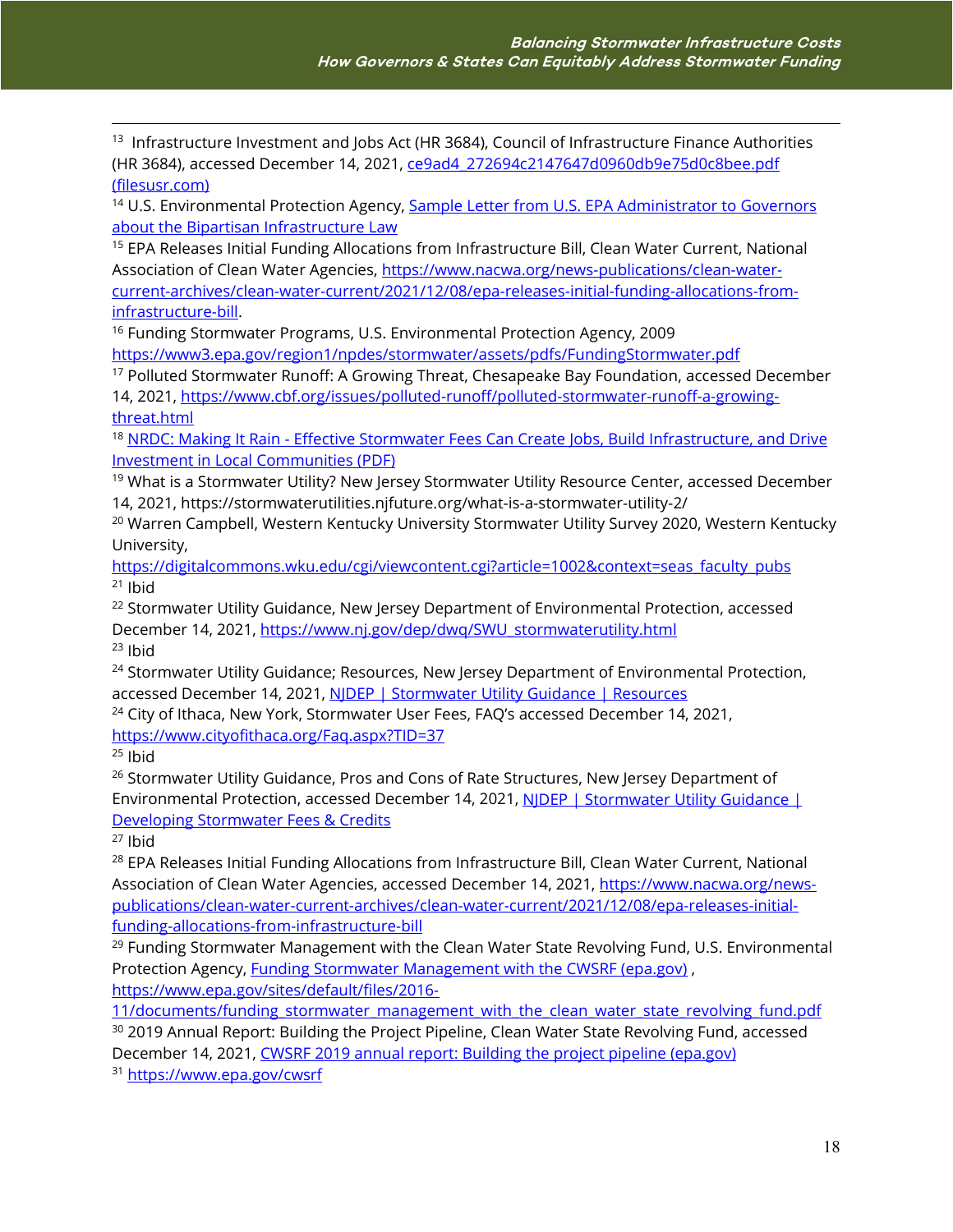<span id="page-18-1"></span><span id="page-18-0"></span><sup>32</sup> 2022 Federal Budget Clean Water and Drinking Water State Revolving Funds, (SRF's), Council of Infrastructure Financing Authority, [ce9ad4\\_37dc9f9a66f240189fd40187379e910c.pdf \(filesusr.com\)](https://d589cb58-d8ca-4feb-a9f3-c53a5a301572.filesusr.com/ugd/ce9ad4_37dc9f9a66f240189fd40187379e910c.pdf)  <sup>33</sup> Infrastructure Investment and Jobs Act (HR 3684), Section 50210. Clean Water State Revolving Funds. (a)(1)(B)Total Amount of Subsidization, page 1961, [BILLS-117hr3684eas.pdf \(congress.gov\)](https://www.congress.gov/117/bills/hr3684/BILLS-117hr3684eas.pdf) Bipartisan Infrastructure Law: An Historic Investment in Water, U.S. Environmental Protection Agency Factsheet, accessed January 4, 2022, Bipartisan Infrastructure Law: A Historic Investment in [Water Fact Sheet \(epa.gov\)](https://www.epa.gov/system/files/documents/2021-11/e-ow-bid-fact-sheet-final.508.pdf)

<span id="page-18-3"></span><span id="page-18-2"></span><sup>35</sup> CWSRF Best Practices Guide for Financing Nonpoint Source Solutions; Building Successful Project Funding, accessed December 14, 2021, page 36 Appendix B, [CWSRF Best Practices Guide for](https://www.epa.gov/system/files/documents/2021-12/cwsrf-nps-best-practices-guide.pdf)  [Financing Nonpoint Source Solutions: Building Successful Project Funding \(EPA 841-B-21-012\)](https://www.epa.gov/system/files/documents/2021-12/cwsrf-nps-best-practices-guide.pdf)

<span id="page-18-4"></span><sup>36</sup> Sample Letter from U.S. Environmental Protection Agency Administrator Regan to Governors, December 2, 2021[, https://www.epa.gov/system/files/documents/2021-12/governors-bil-letter-final-](https://www.epa.gov/system/files/documents/2021-12/governors-bil-letter-final-508.pdf)[508.pdf](https://www.epa.gov/system/files/documents/2021-12/governors-bil-letter-final-508.pdf)

<span id="page-18-5"></span><sup>37</sup> Draft 2022 CWSRF IUP, p.19, New York State, Environmental Facilities Corporation, Department of Environmental Conservation, accessed December 14, 2021, [Draft 2022 CWSRF IUP\\_2021-09-14.pdf |](https://nysefc.app.box.com/s/rd28lzzit6p3qc8dkytes1396zw31v4s)  [Powered by Box; https://nysefc.app.box.com/s/rd28lzzit6p3qc8dkytes1396zw31v4s](https://nysefc.app.box.com/s/rd28lzzit6p3qc8dkytes1396zw31v4s)

<span id="page-18-6"></span><sup>38</sup> Green Innovation Grant Program, New York Environmental Facilities Corporation, accessed December 14, 2021,<https://www.efc.ny.gov/GIGP>

<span id="page-18-7"></span><sup>39</sup> Green Innovation Grant Program, New York Environmental Facilities Corporation, accessed December 14, 2021,<https://www.efc.ny.gov/GIGP>

<span id="page-18-8"></span><sup>40</sup> Green Stormwater Infrastructure; A Component of the Green Innovation Grants Program, New York State Environmental Facilities Corporation, accessed December 16, 2021, Green Stormwater [Infrastructure | Environmental Facilities Corporation \(ny.gov\)](https://efc.ny.gov/green-stormwater-infrastructure) 

<span id="page-18-9"></span>41 Financing Green Infrastructure: Is a Community-Based Public-Private Partnership Right for You?, U.S Environmental Protection Agency, accessed December 16, 2021,

[https://www.epa.gov/G3/financing-green-infrastructure-community-based-public-private](https://www.epa.gov/G3/financing-green-infrastructure-community-based-public-private-partnerships-cbp3-right-you)[partnerships-cbp3-right-you](https://www.epa.gov/G3/financing-green-infrastructure-community-based-public-private-partnerships-cbp3-right-you)

<span id="page-18-10"></span><sup>42</sup> 2021 Report Card for America's Infrastructure, American Society of Civil Engineers, accessed December 16, 2021,<https://infrastructurereportcard.org/cat-item/stormwater/>

<span id="page-18-11"></span><sup>43</sup> The New Jersey Association of Environmental Agencies Joins Moonshot Missions to Launch a State Peer-to-Peer Network, December 3, 2020, [https://uploads-](https://uploads-ssl.webflow.com/5e7e6cb3dad44d5e51227889/5fc8322edbff58acce94c101_MM%20and%20NJAEA%20P2P%20Network%20Launch_Press%20Release.pdf)

[ssl.webflow.com/5e7e6cb3dad44d5e51227889/5fc8322edbff58acce94c101\\_MM%20and%20NJAEA%](https://uploads-ssl.webflow.com/5e7e6cb3dad44d5e51227889/5fc8322edbff58acce94c101_MM%20and%20NJAEA%20P2P%20Network%20Launch_Press%20Release.pdf) [20P2P%20Network%20Launch\\_Press%20Release.pdf](https://uploads-ssl.webflow.com/5e7e6cb3dad44d5e51227889/5fc8322edbff58acce94c101_MM%20and%20NJAEA%20P2P%20Network%20Launch_Press%20Release.pdf) and Moonshot Missions partners with MDE on Peer-to-Peer Network, Water Finance & Management, September 17, 2020,

<https://waterfm.com/moonshot-missions-partners-with-mde-on-peer-to-peer-network/>

<span id="page-18-12"></span><sup>44</sup> New York State, Consolidated Funding Application, [https://apps.cio.ny.gov/apps/cfa/;](https://apps.cio.ny.gov/apps/cfa/) New York Regional Economic Development Councils; Available CFA Resources, 2021

<span id="page-18-13"></span>https://regionalcouncils.ny.gov/sites/default/files/2021-05/2021\_Resources\_Available\_Guide.pdf <sup>45</sup> Green Infrastructure Funding Sources, New York Department of Environmental Conservation,

accessed December 16, 2021, [https://www.dec.ny.gov/chemical/108961.html.](https://www.dec.ny.gov/chemical/108961.html)

<span id="page-18-14"></span><sup>46</sup> Census Quick Facts, Chester City, Pennsylvania, 2019,

<https://www.census.gov/quickfacts/chestercitypennsylvania>

<span id="page-18-15"></span><sup>47</sup> Ibid, and A Year Later; Two Delco Communities on Steadier Financial Footing, Laura Bennhoff, December 29, 2016 [https://whyy.org/articles/a-year-later-two-delco-communities-doing-better/;](https://whyy.org/articles/a-year-later-two-delco-communities-doing-better/) and